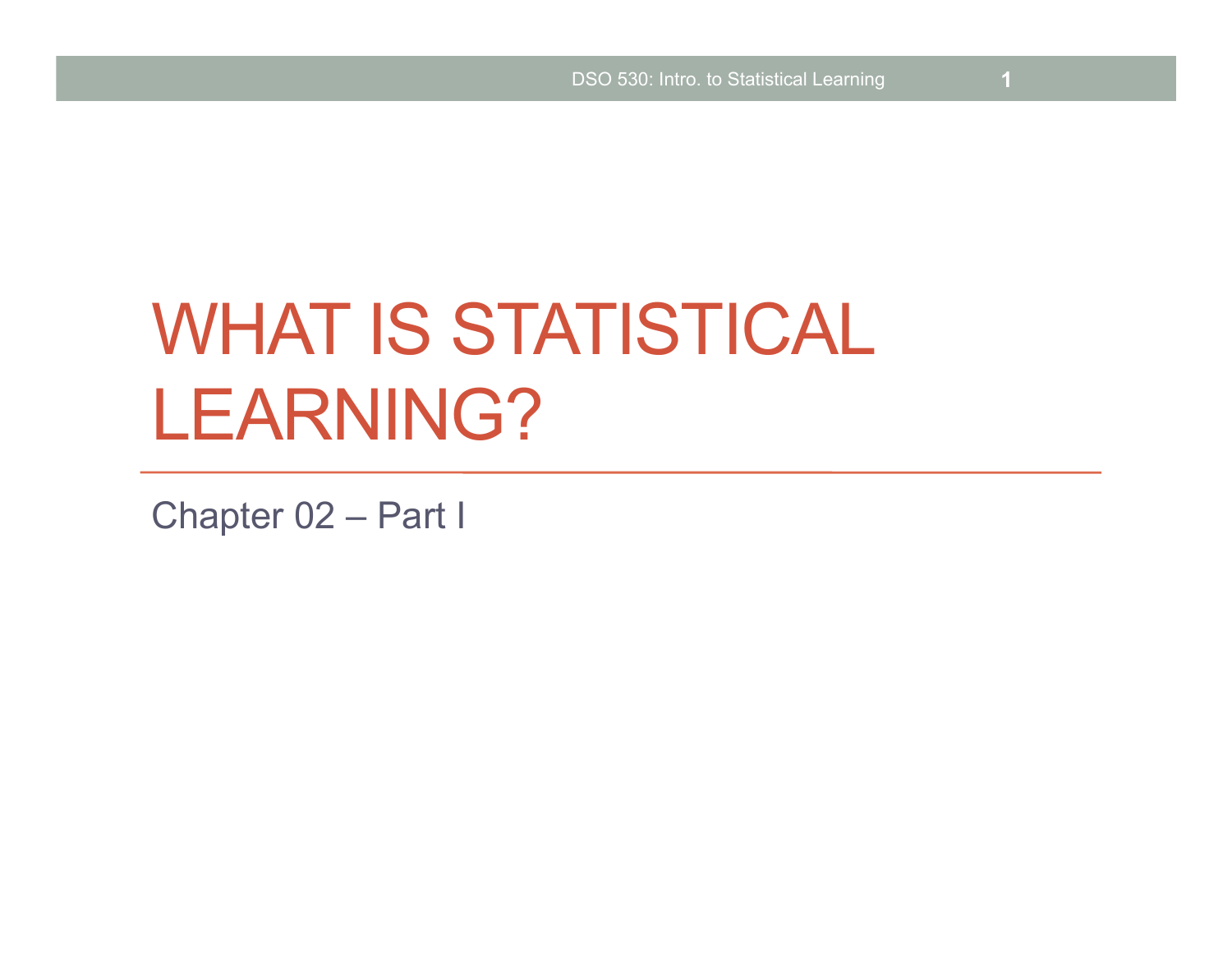- $\triangleright$  Why estimate f?
- $\triangleright$  How do we estimate f?
- $\triangleright$  The trade-off between prediction accuracy and model interpretability
- ØSupervised vs. unsupervised learning
- $\triangleright$  Regression vs. classification problems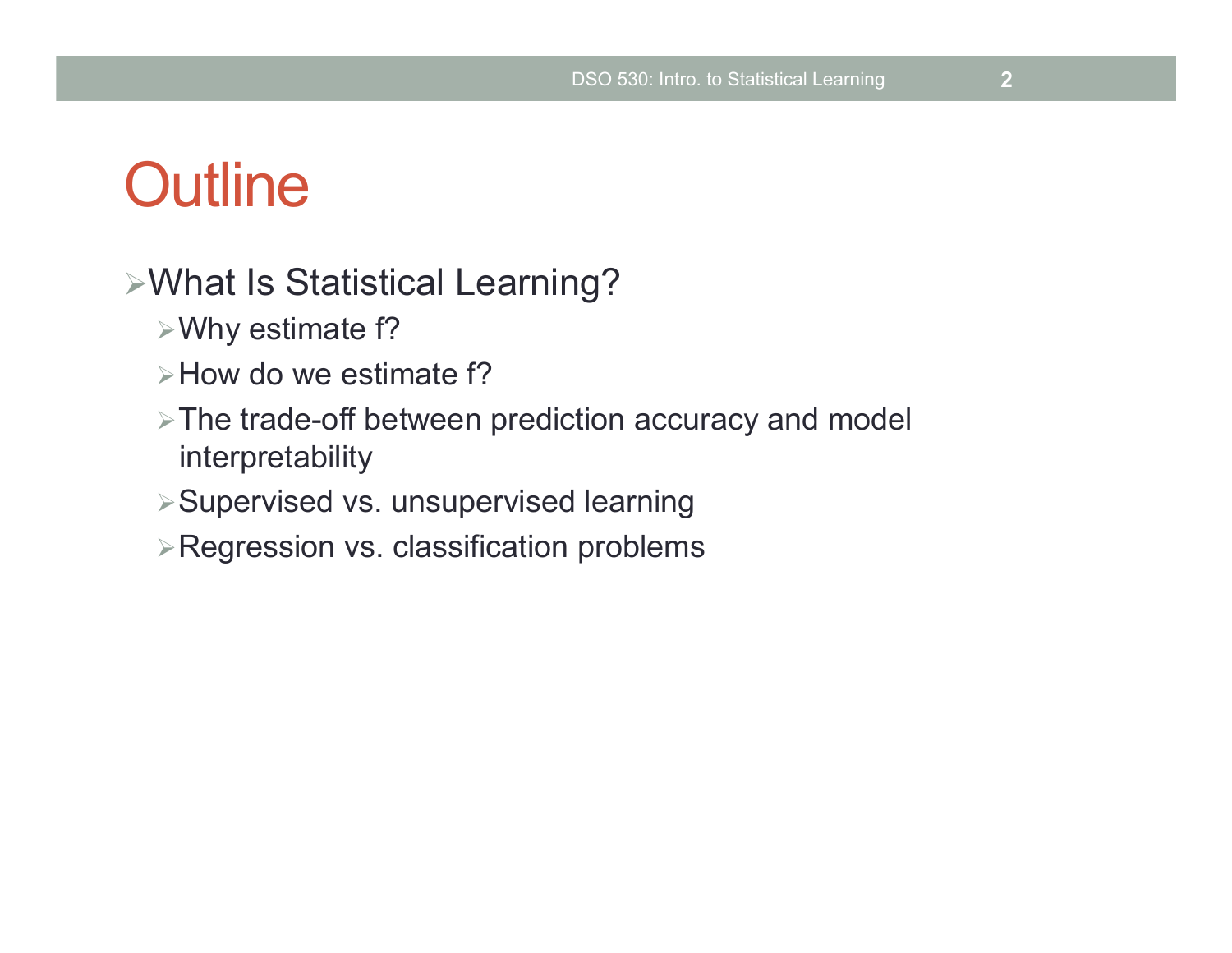- $\triangleright$  Why estimate f?
- $\triangleright$  How do we estimate f?
- $\triangleright$  The trade-off between prediction accuracy and model interpretability
- ØSupervised vs. unsupervised learning
- $\triangleright$  Regression vs. classification problems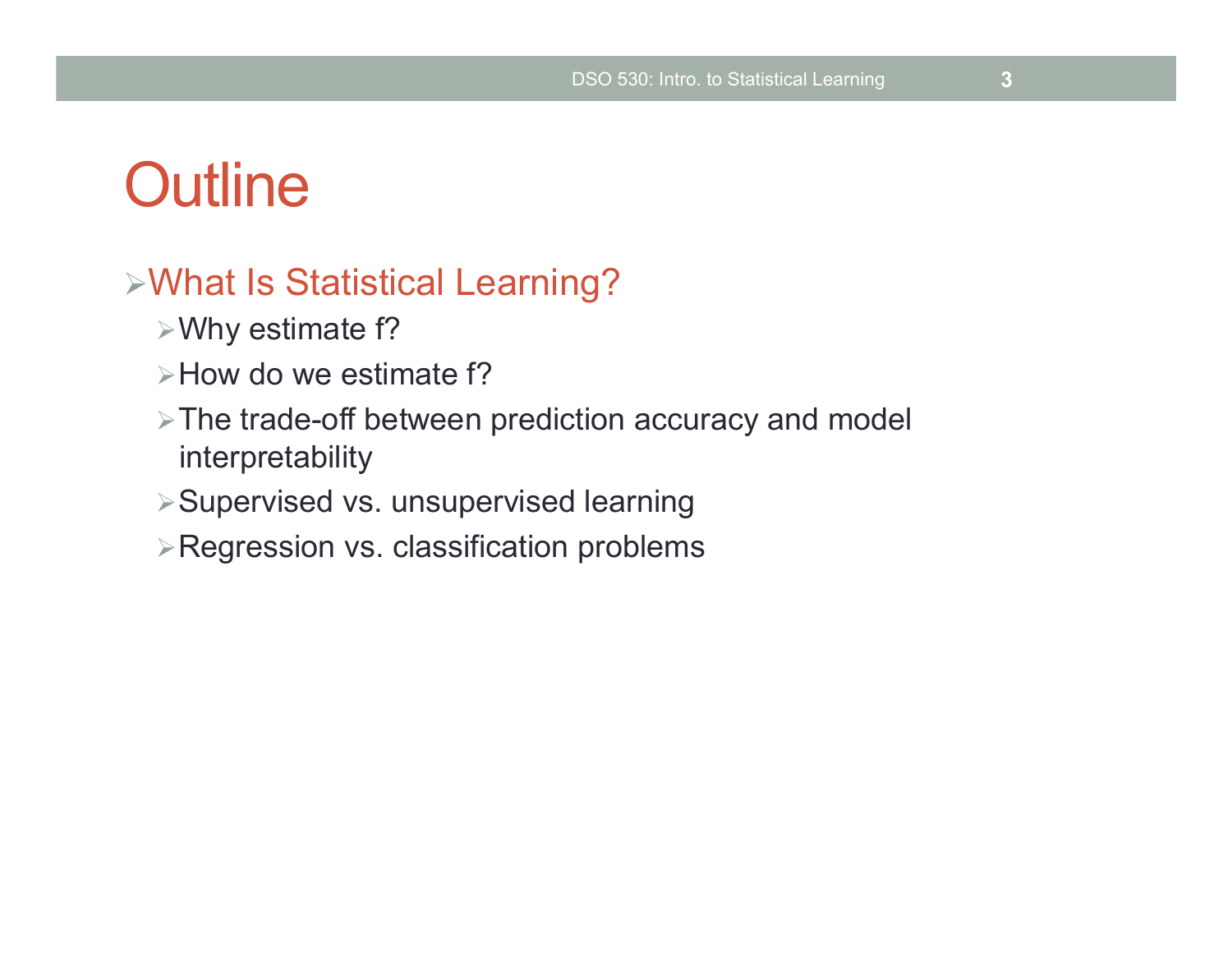# What is Statistical Learning?

 $\triangleright$  Suppose we observe  $Y_i$  and  $X_i = (X_{i1},..., X_{ip})$  for  $i = 1,..., n$ 

 $\triangleright$  We believe that there is a relationship between Y and at least one of the X's.

 $\triangleright$ We can model the relationship as

$$
Y_i = f(\mathbf{X}_i) + \varepsilon_i
$$

 $\triangleright$ Where f is an unknown function and  $\epsilon$  is a random error with mean zero.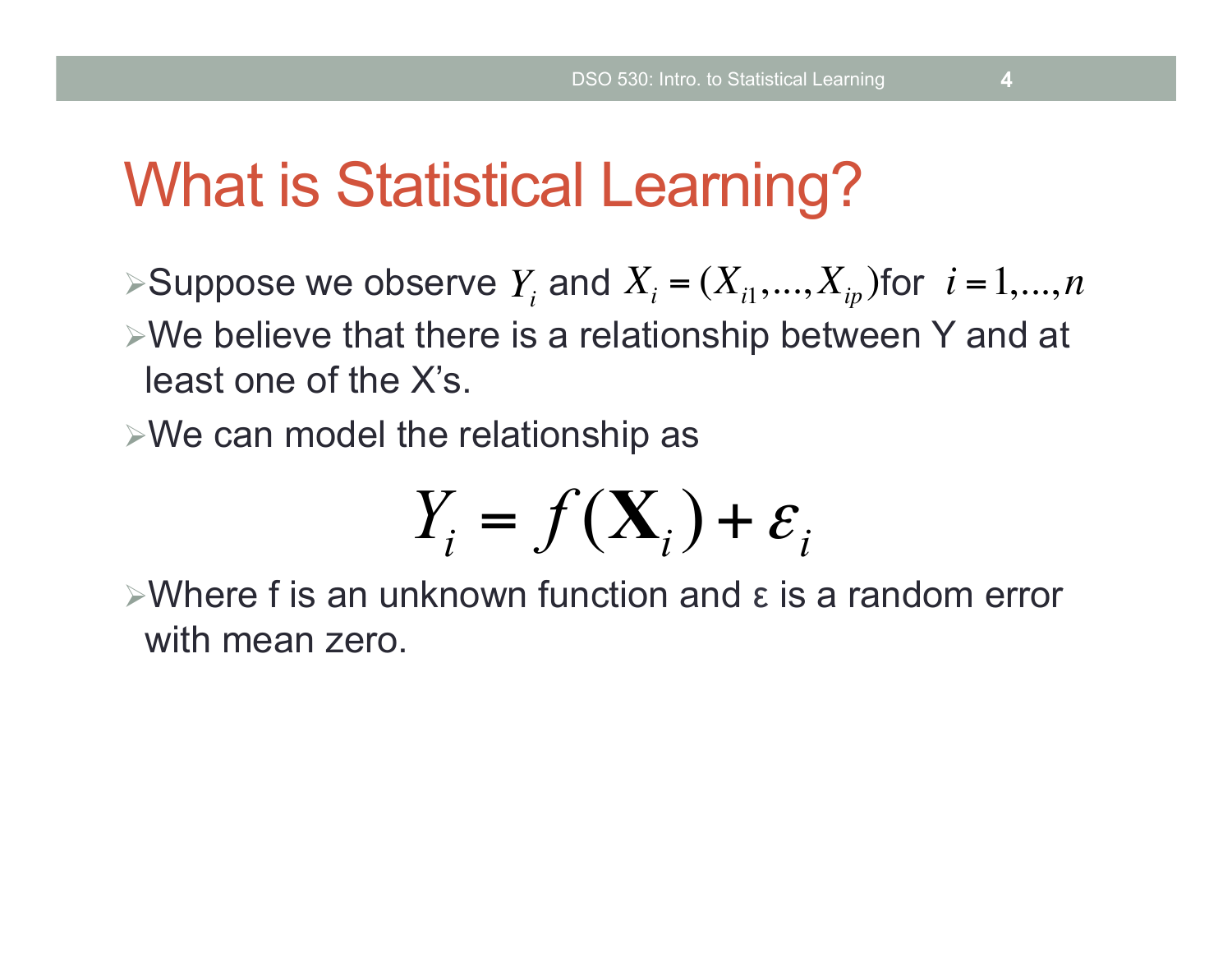# A Simple Example

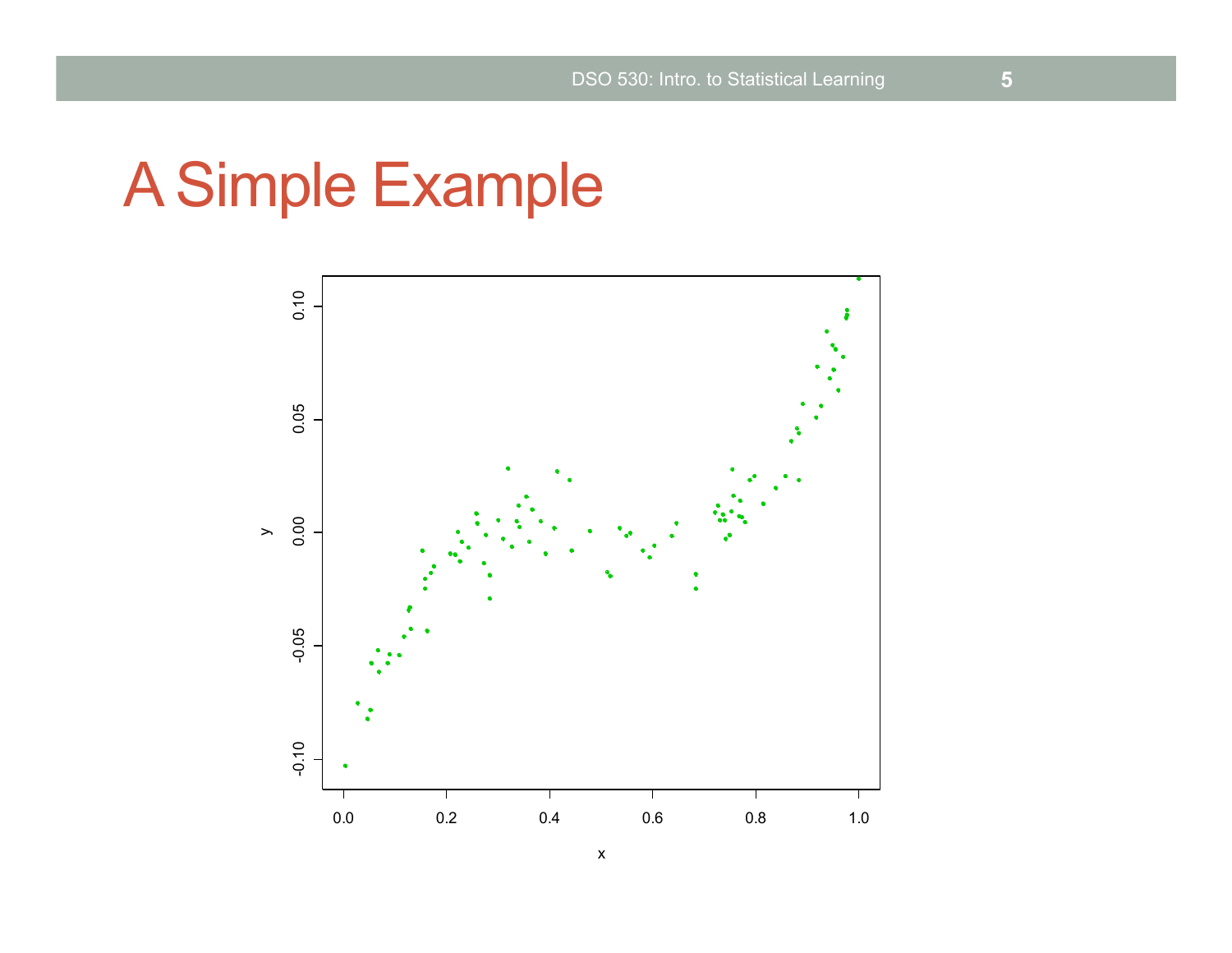# A Simple Example



x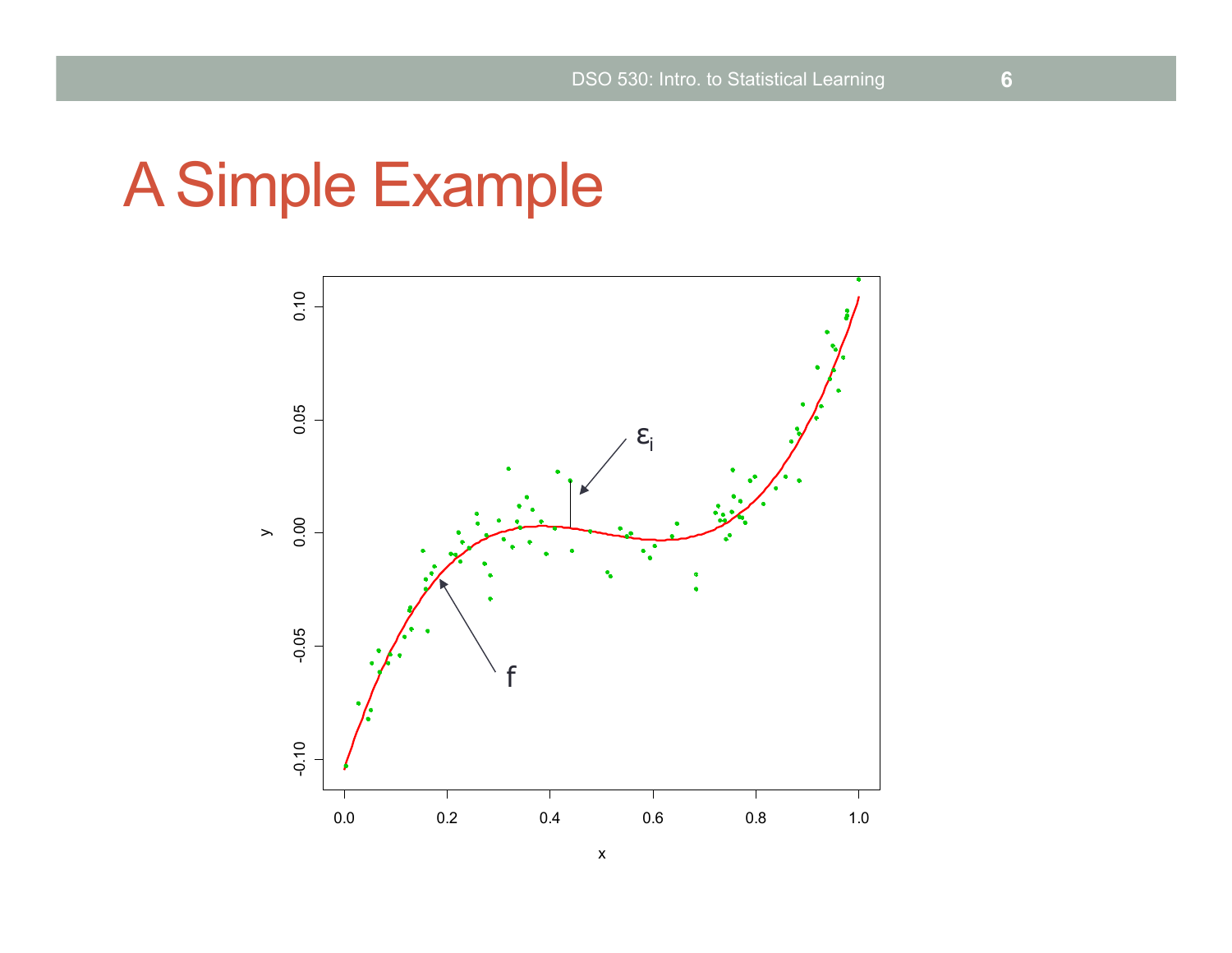## Different Standard Deviations

• The difficulty of estimating f will depend on the standard deviation of the ε's.



**sd=0.01**

**sd=0.03**

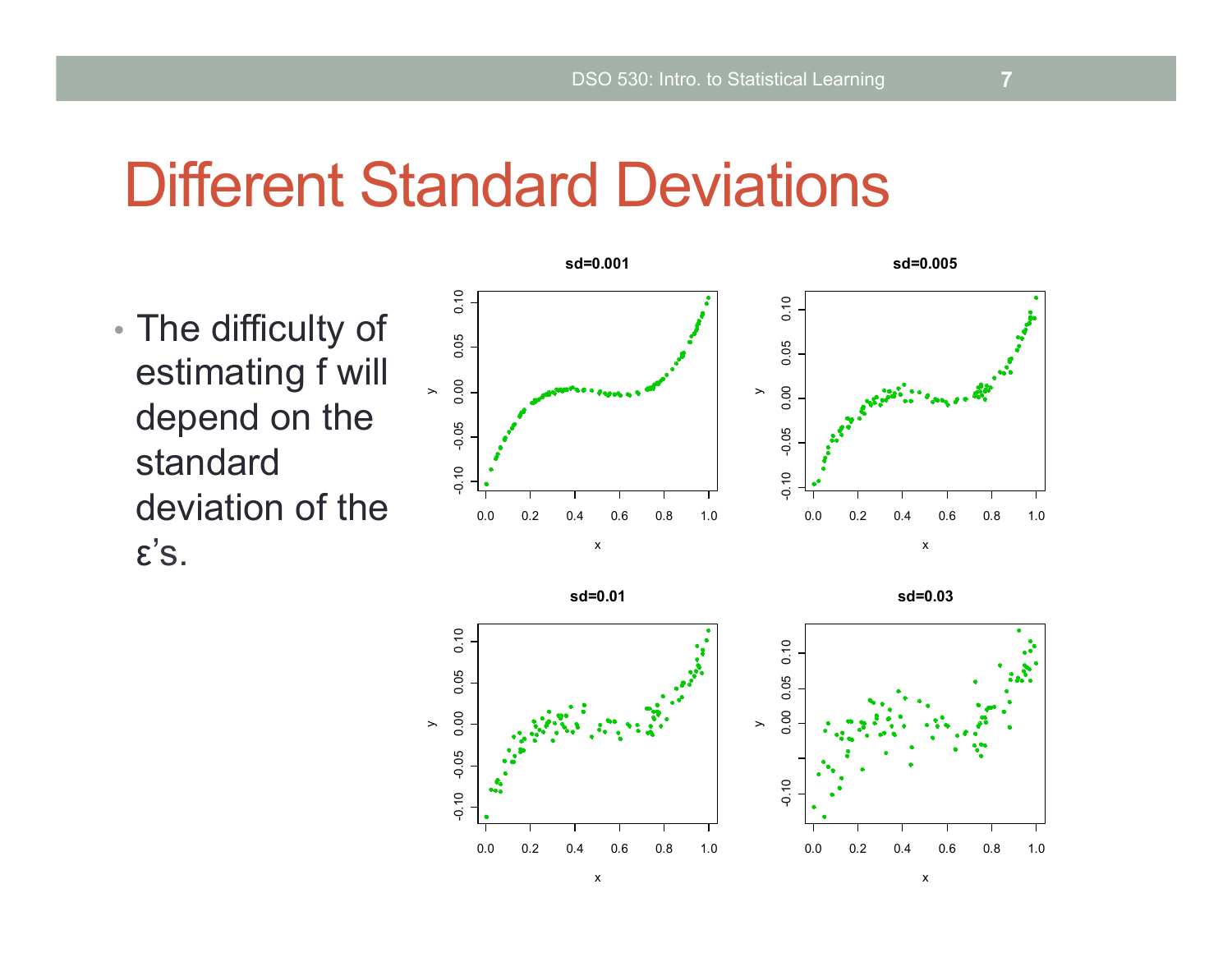## Different Estimates For f





**sd=0.03**

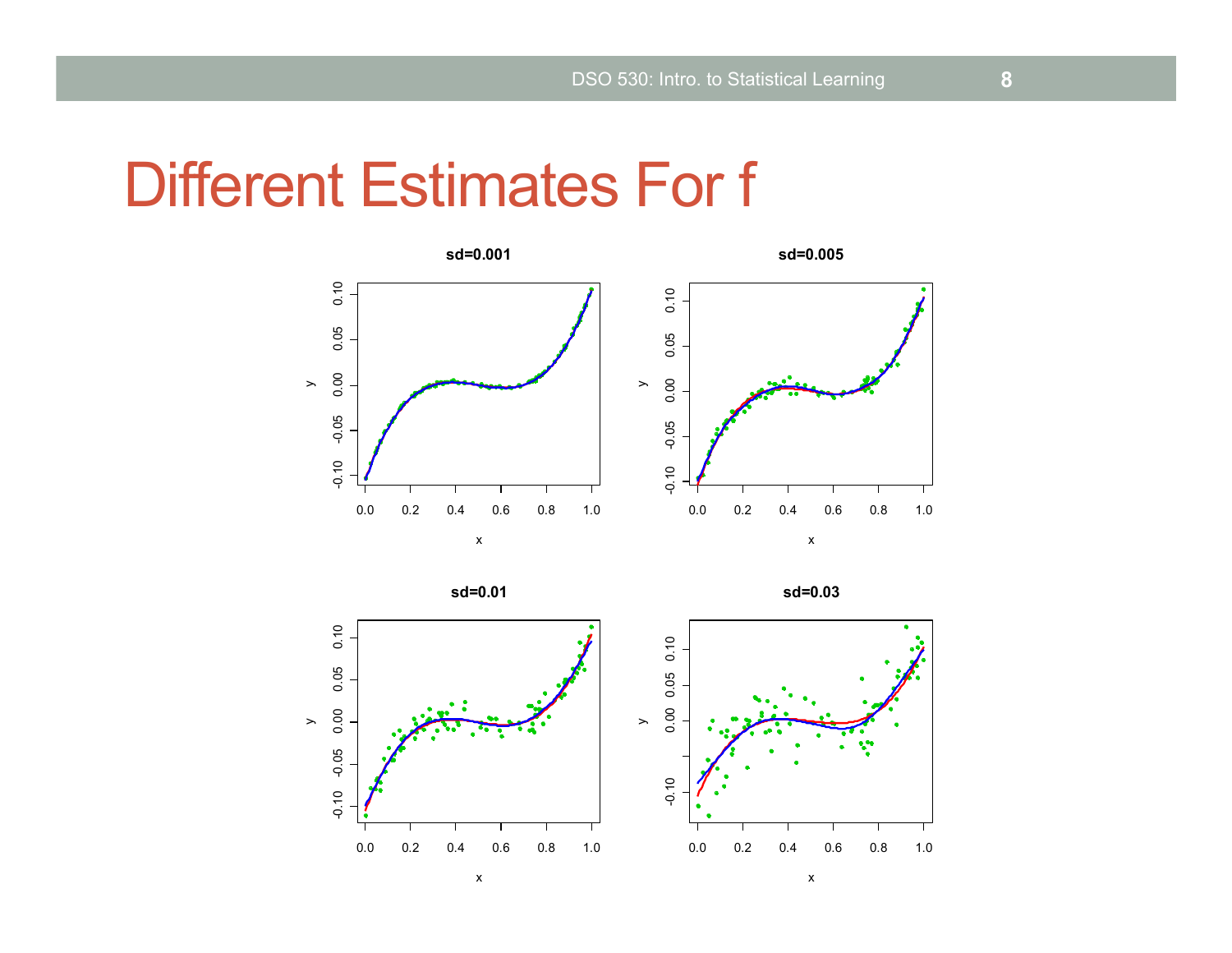## Income vs. Education and Seniority

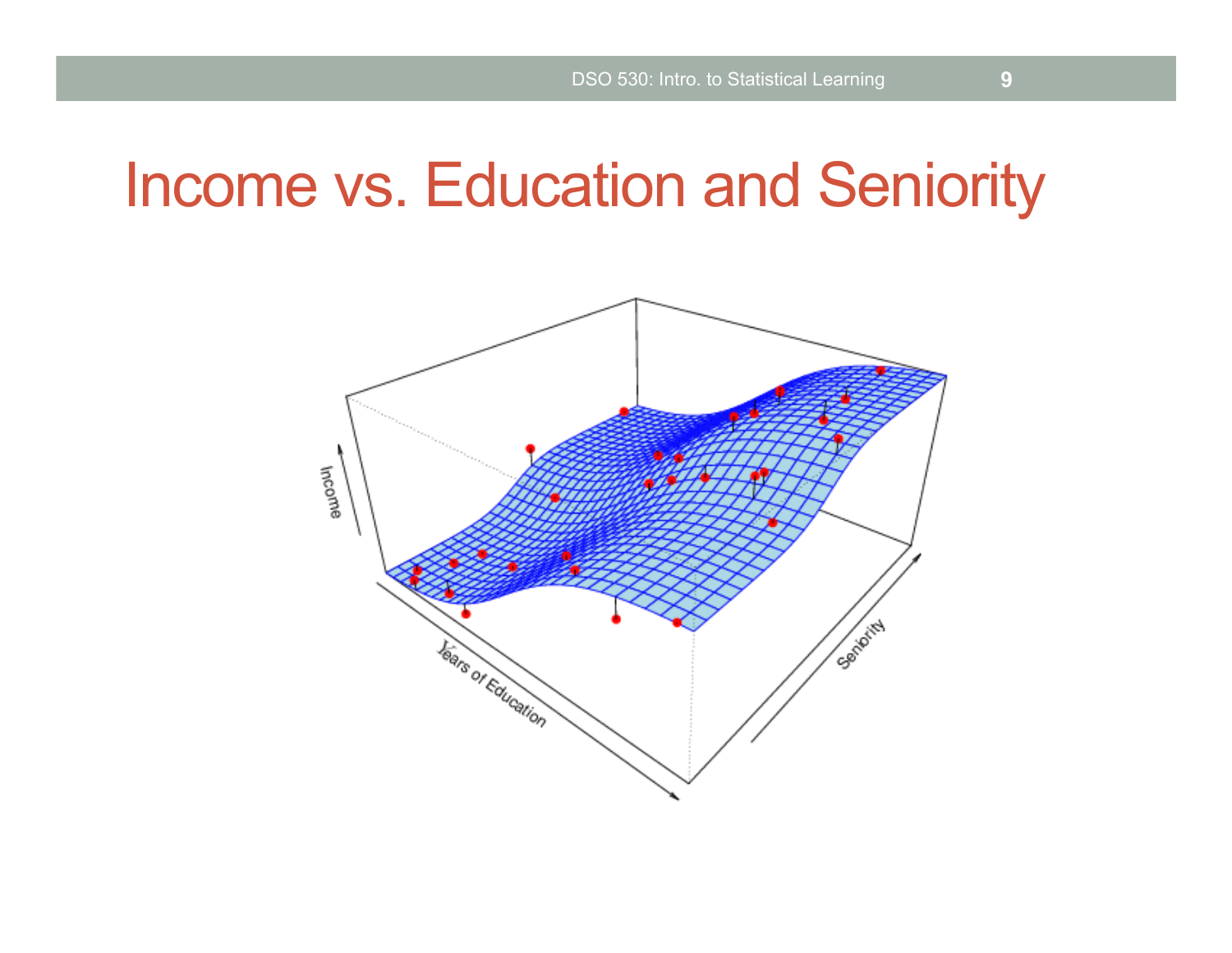- $\triangleright$  Why estimate f?
- $\triangleright$  How do we estimate f?
- $\triangleright$  The trade-off between prediction accuracy and model interpretability
- ØSupervised vs. unsupervised learning
- $\triangleright$  Regression vs. classification problems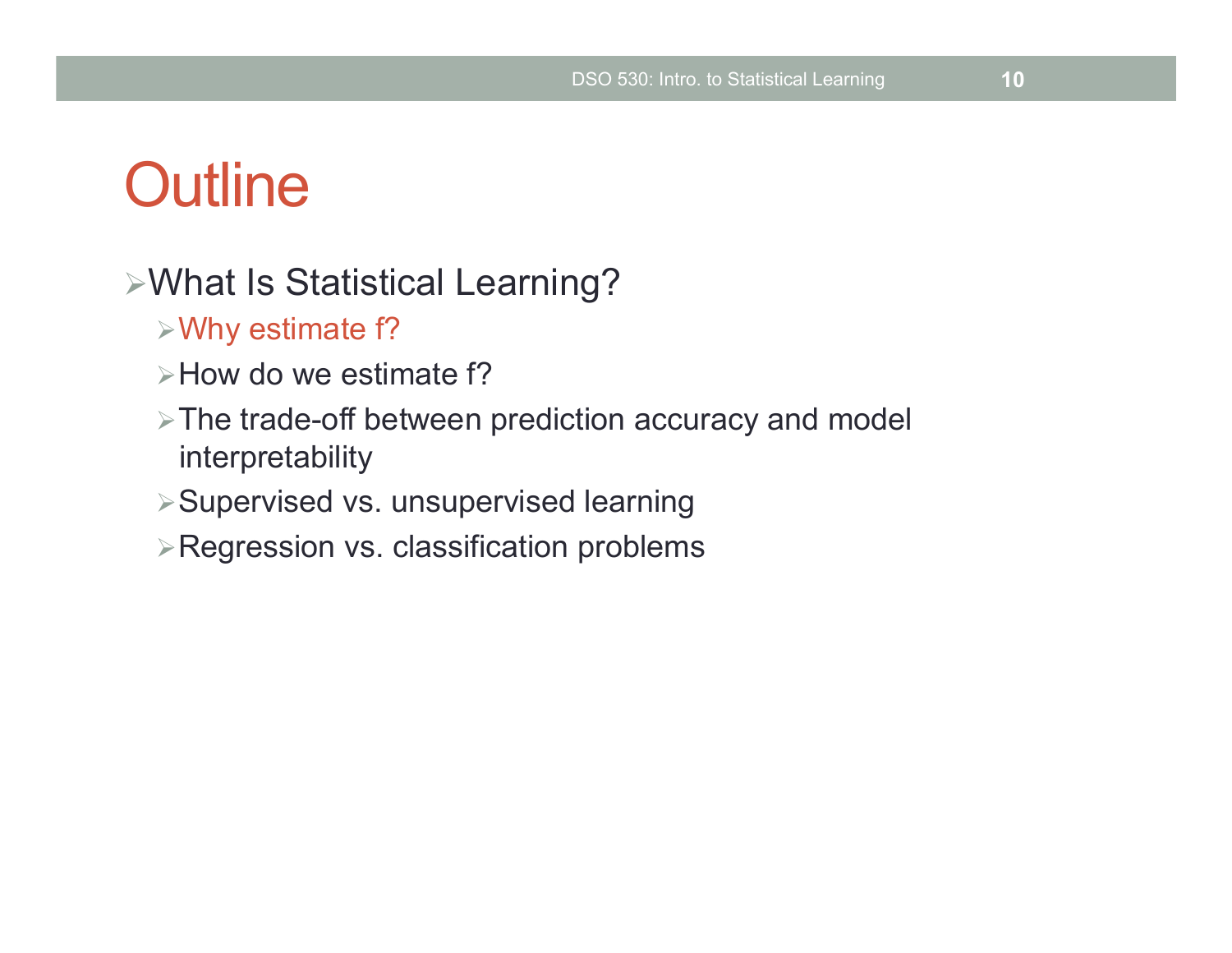# Why Do We Estimate f?

- ØStatistical Learning, and this course, are all about how to estimate f.
- $\triangleright$ The term statistical learning refers to using the data to "learn" f.
- $\triangleright$  Why do we care about estimating f?
- $\triangleright$  There are 2 reasons for estimating f,
	- Ø **Prediction** and
	- Ø **Inference.**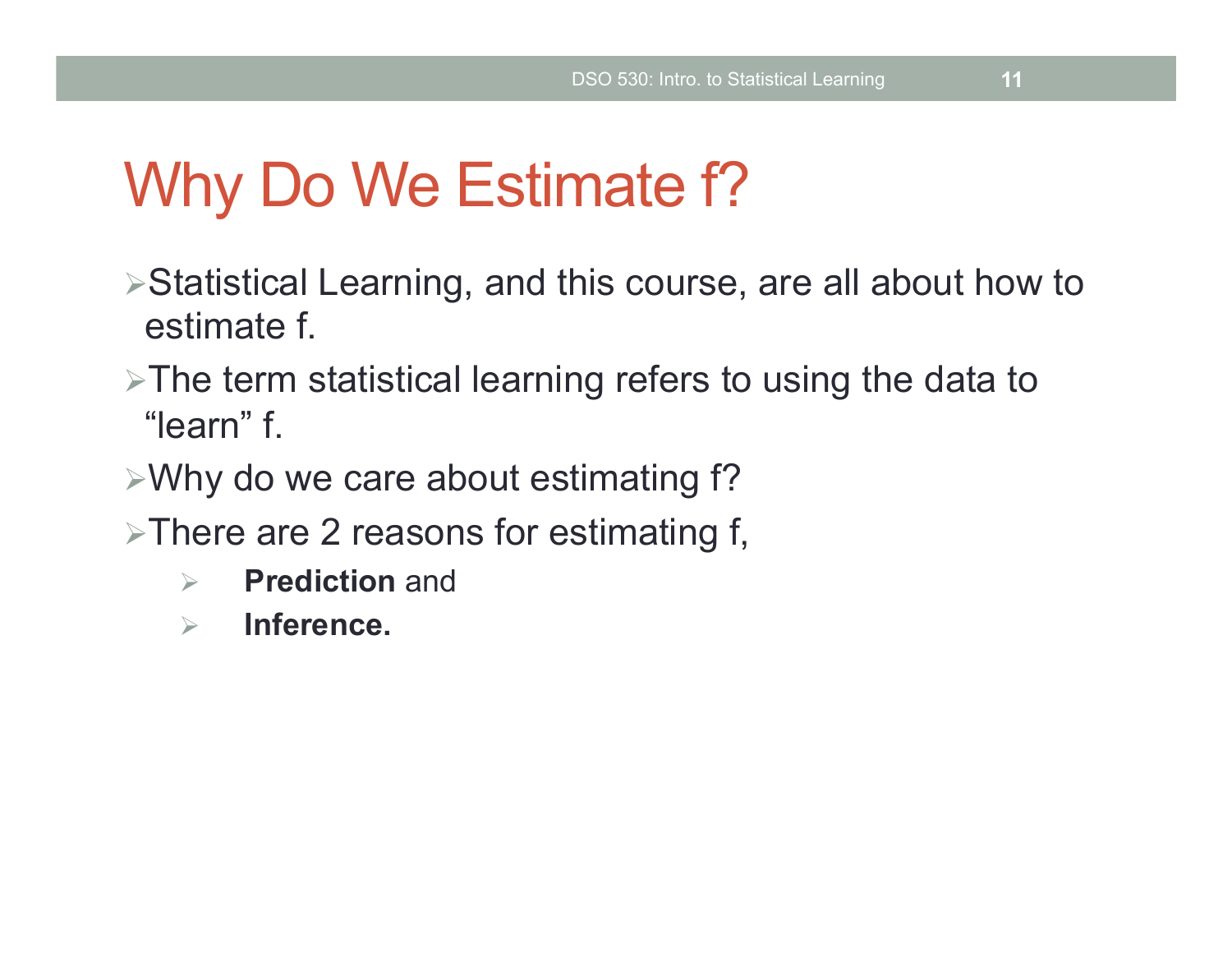# 1. Prediction

 $\triangleright$  If we can produce a good estimate for f (and the variance of ε is not too large) we can make accurate predictions for the response, Y, based on a new value of **X**.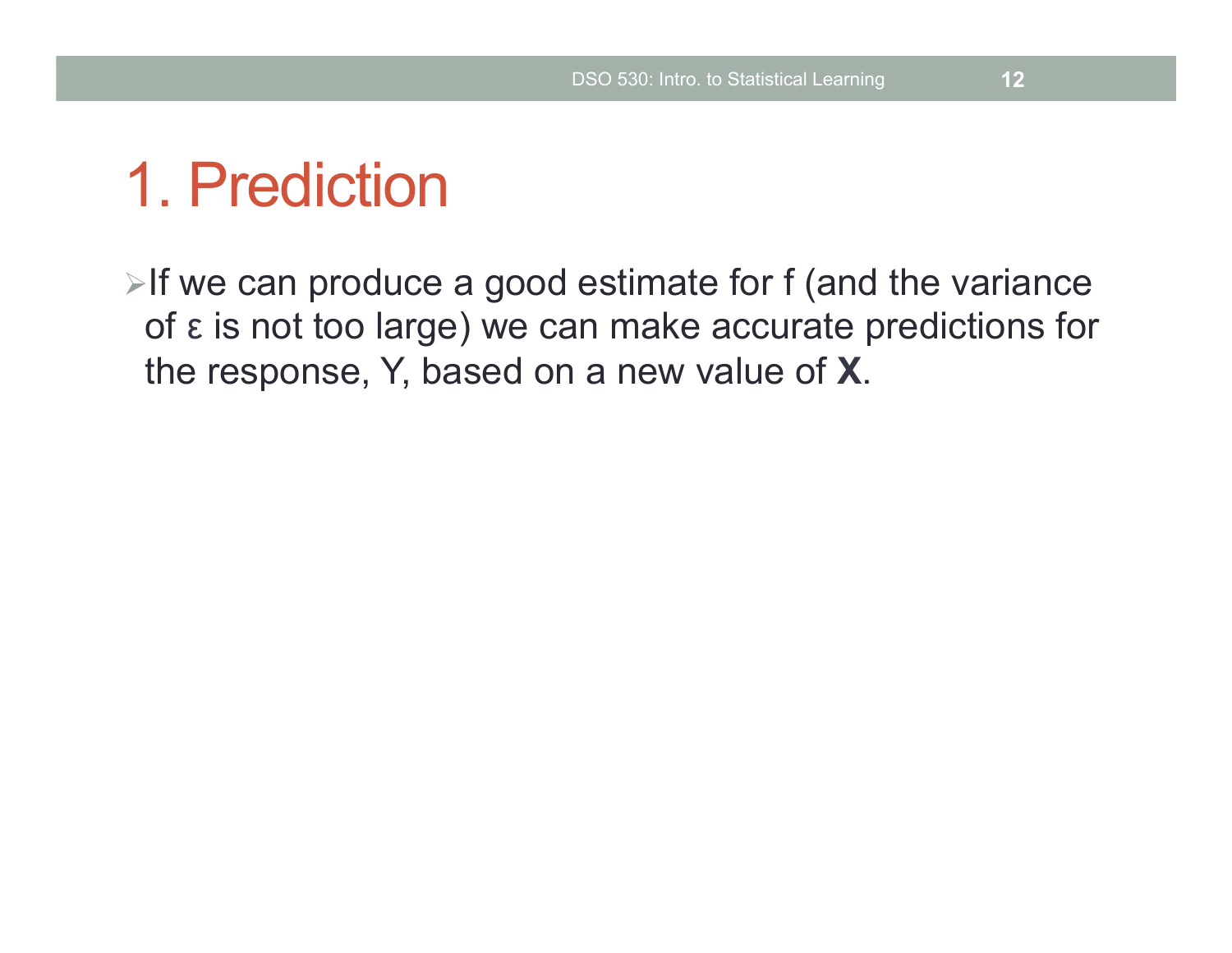## Example: Direct Mailing Prediction

- $\triangleright$ Interested in predicting how much money an individual will donate based on observations from 90,000 people on which we have recorded over 400 different characteristics.
- ØDon't care too much about each individual characteristic.
- ØJust want to know: For a given individual should I send out a mailing?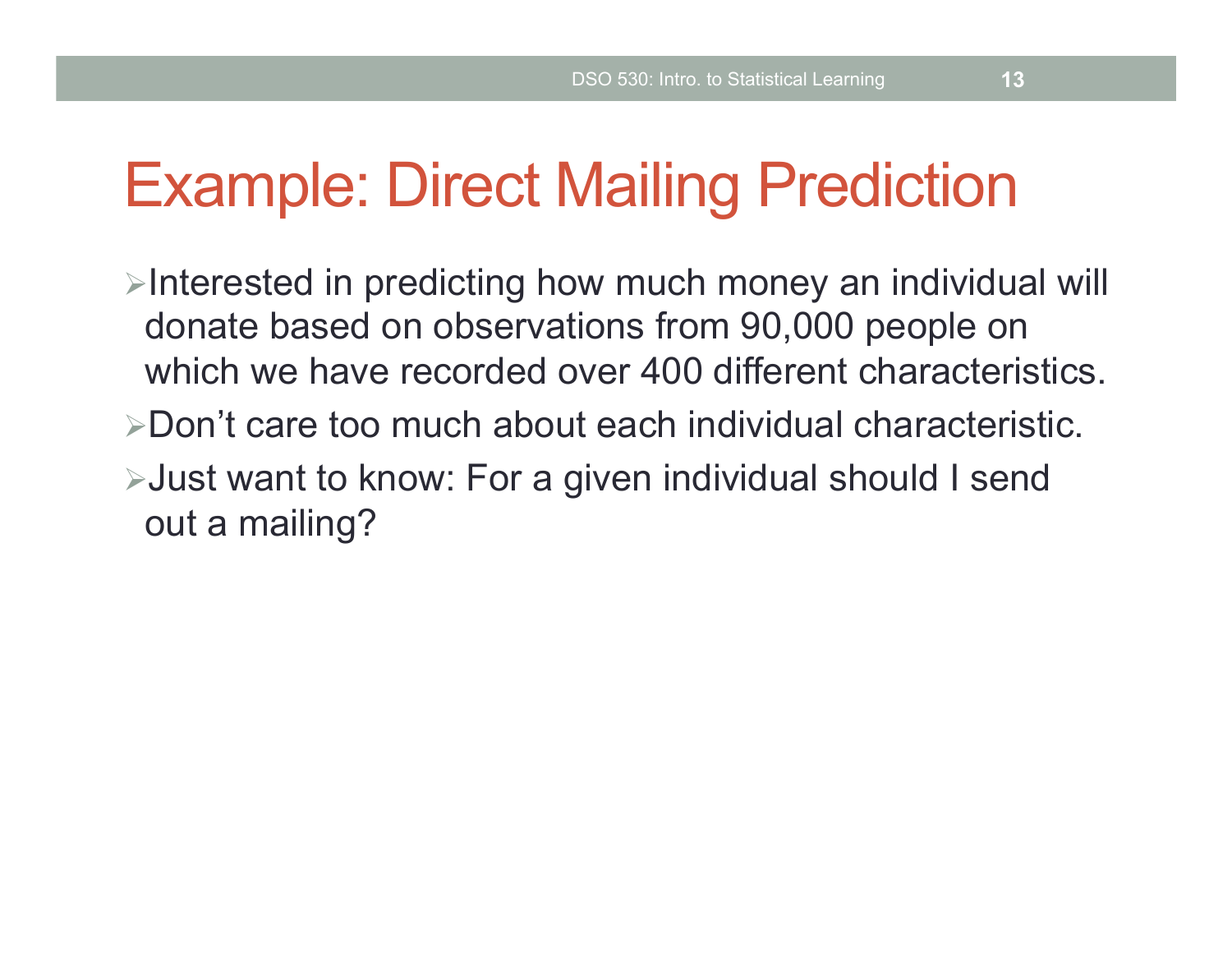# 2. Inference

 $\triangleright$  Alternatively, we may also be interested in the type of relationship between Y and the X's.

 $\triangleright$  For example,

- $\triangleright$  Which particular predictors actually affect the response?
- $\triangleright$  Is the relationship positive or negative?
- $\triangleright$  Is the relationship a simple linear one or is it more complicated etc.?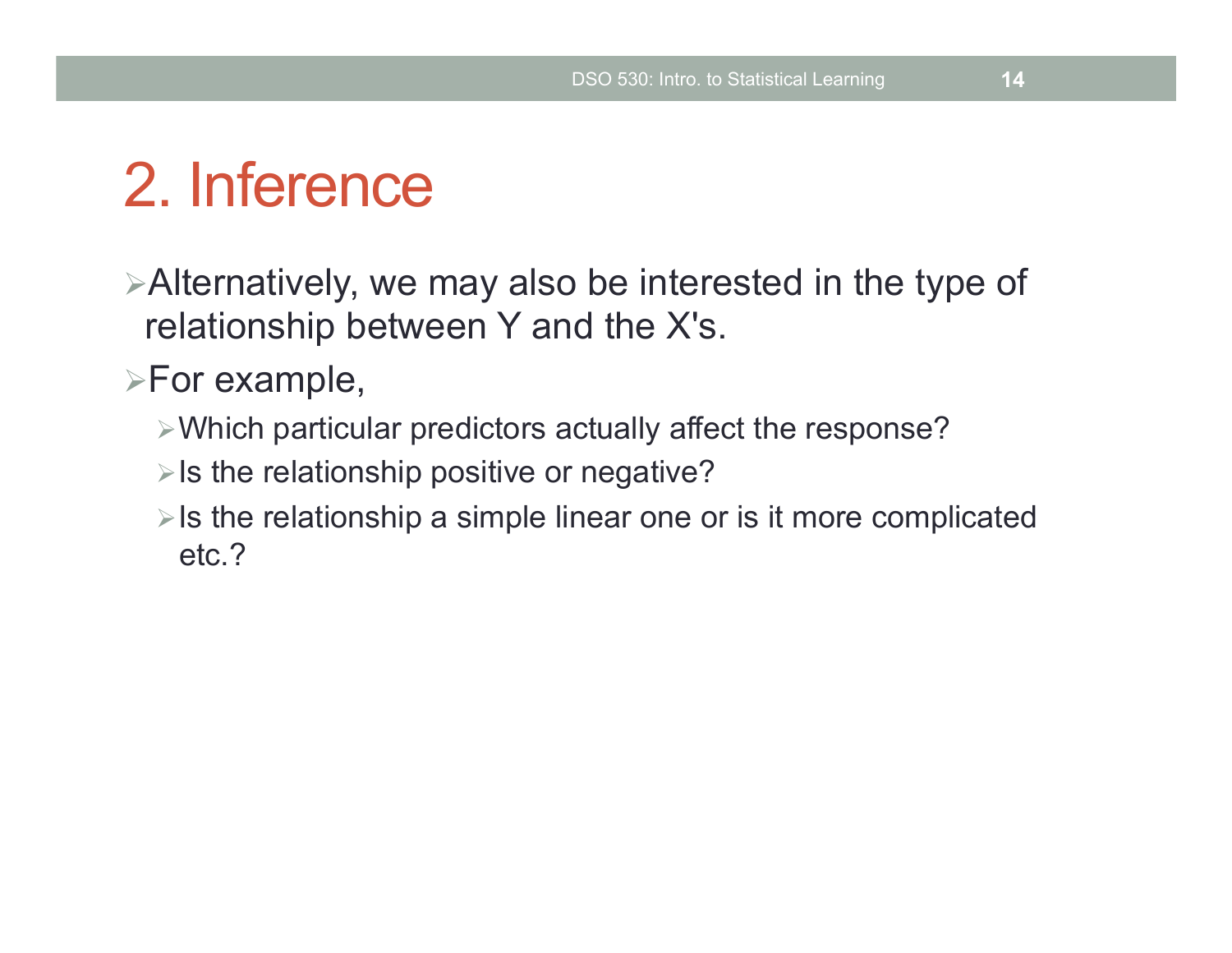## Example: Housing Inference

- $\triangleright$  Wish to predict median house price based on 14 variables.
- $\triangleright$  Probably want to understand which factors have the biggest effect on the response and how big the effect is.
- $\triangleright$  For example how much impact does a river view have on the house value etc.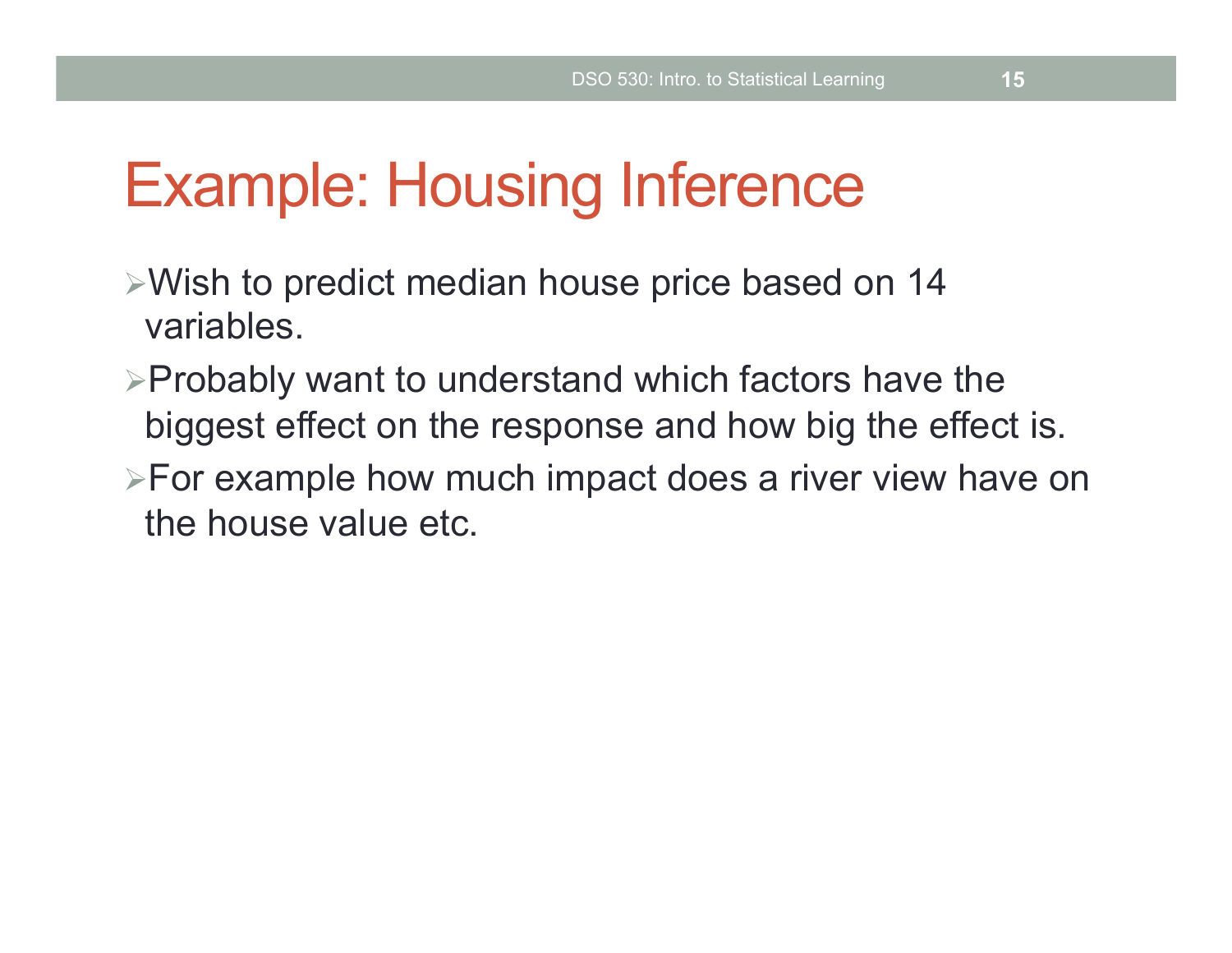- $\triangleright$  Why estimate f?
- $\triangleright$  How do we estimate f?
- $\triangleright$  The trade-off between prediction accuracy and model interpretability
- ØSupervised vs. unsupervised learning
- $\triangleright$  Regression vs. classification problems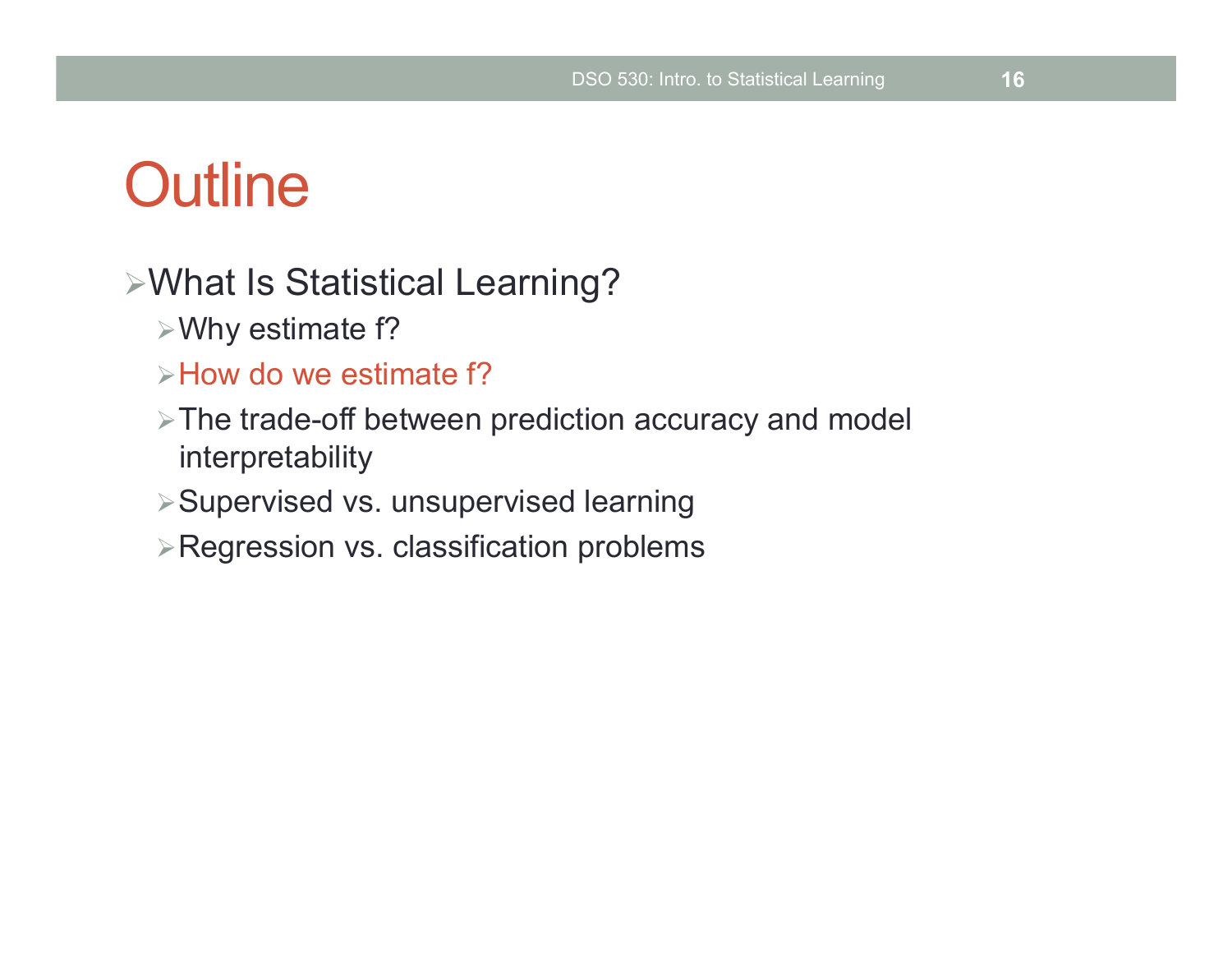# How Do We Estimate f?

ØWe will assume we have observed a set of **training data** 

$$
\{(\mathbf{X}_1, Y_1), (\mathbf{X}_2, Y_2), \ldots, (\mathbf{X}_n, Y_n)\}
$$

 $\triangleright$ We must then use the training data and a statistical method to estimate f.

**≻Statistical Learning Methods:** 

 $\triangleright$  Parametric Methods

 $\triangleright$  Non-parametric Methods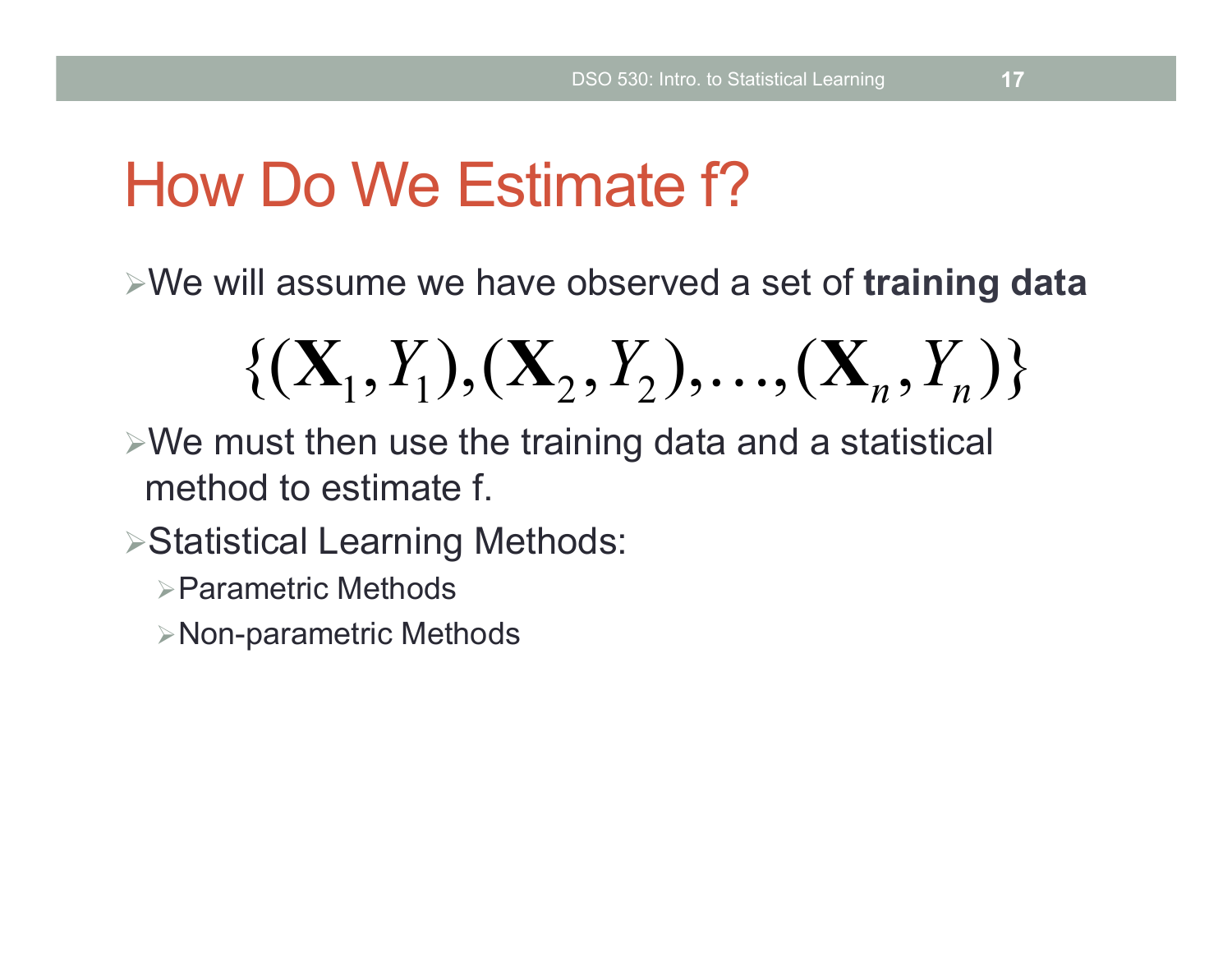## Parametric Methods

 $\triangleright$ It reduces the problem of estimating f down to one of estimating a set of parameters.

 $\triangleright$ They involve a two-step model based approach

#### STEP 1:

Make some assumption about the functional form of *f*, i.e. come up with a model. The most common example is a linear model i.e.

$$
f(\mathbf{X}_i) = \beta_0 + \beta_1 X_{i1} + \beta_2 X_{i2} + \dots + \beta_p X_{ip}
$$

However, in this course we will examine far more complicated, and flexible, models for *f*. In a sense the more flexible the model the more realistic it is.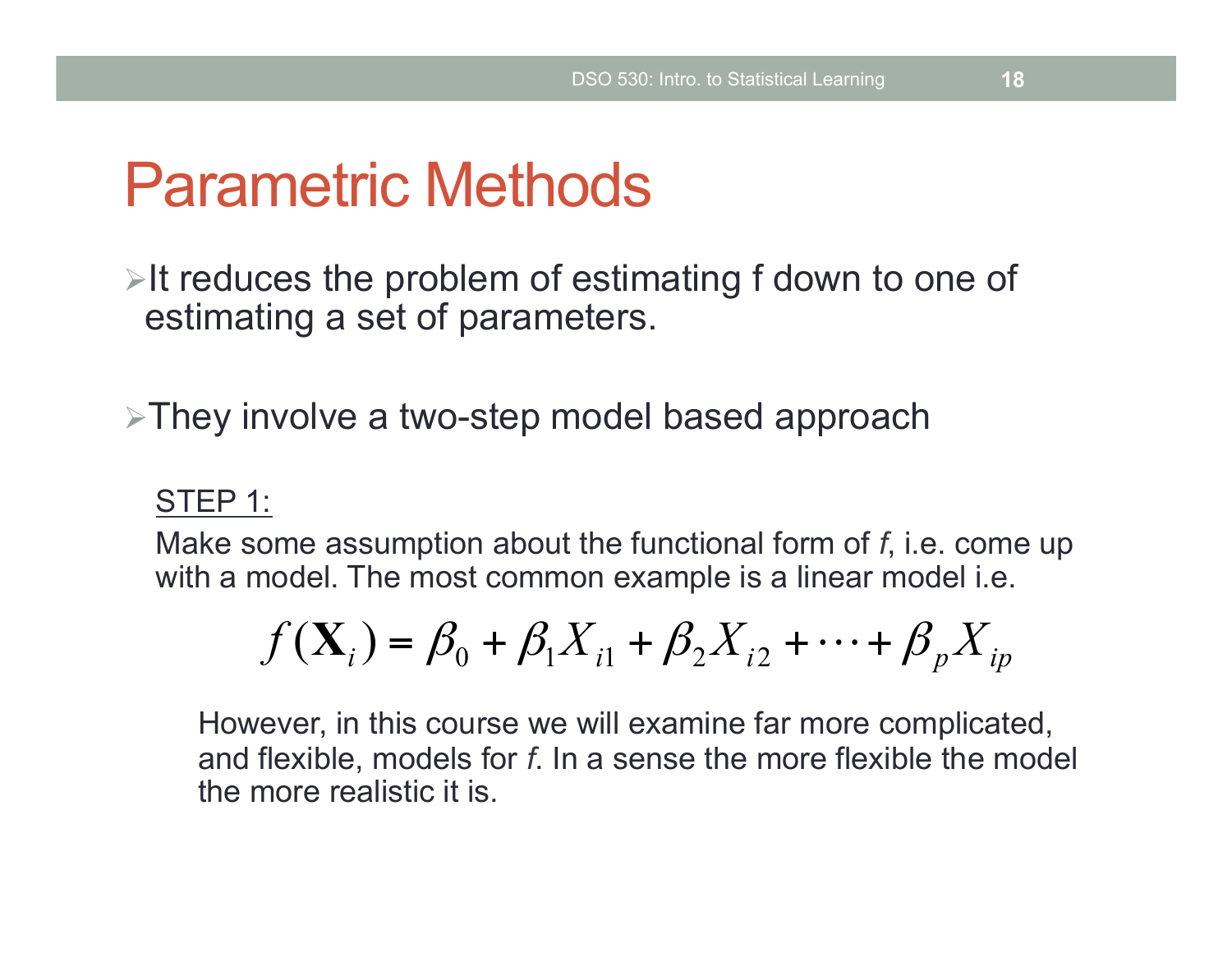# Parametric Methods (cont.)

#### STEP 2:

Use the training data to fit the model i.e. estimate *f* or equivalently the unknown parameters such as  $\beta_0$ ,  $\beta_1$ ,  $\beta_2$ ,...,  $\beta_p$ .

- $\triangleright$  The most common approach for estimating the parameters in a linear model is ordinary least squares (OLS).
- $\triangleright$  However, this is only one way.
- $\triangleright$  We will see in the course that there are often superior approaches.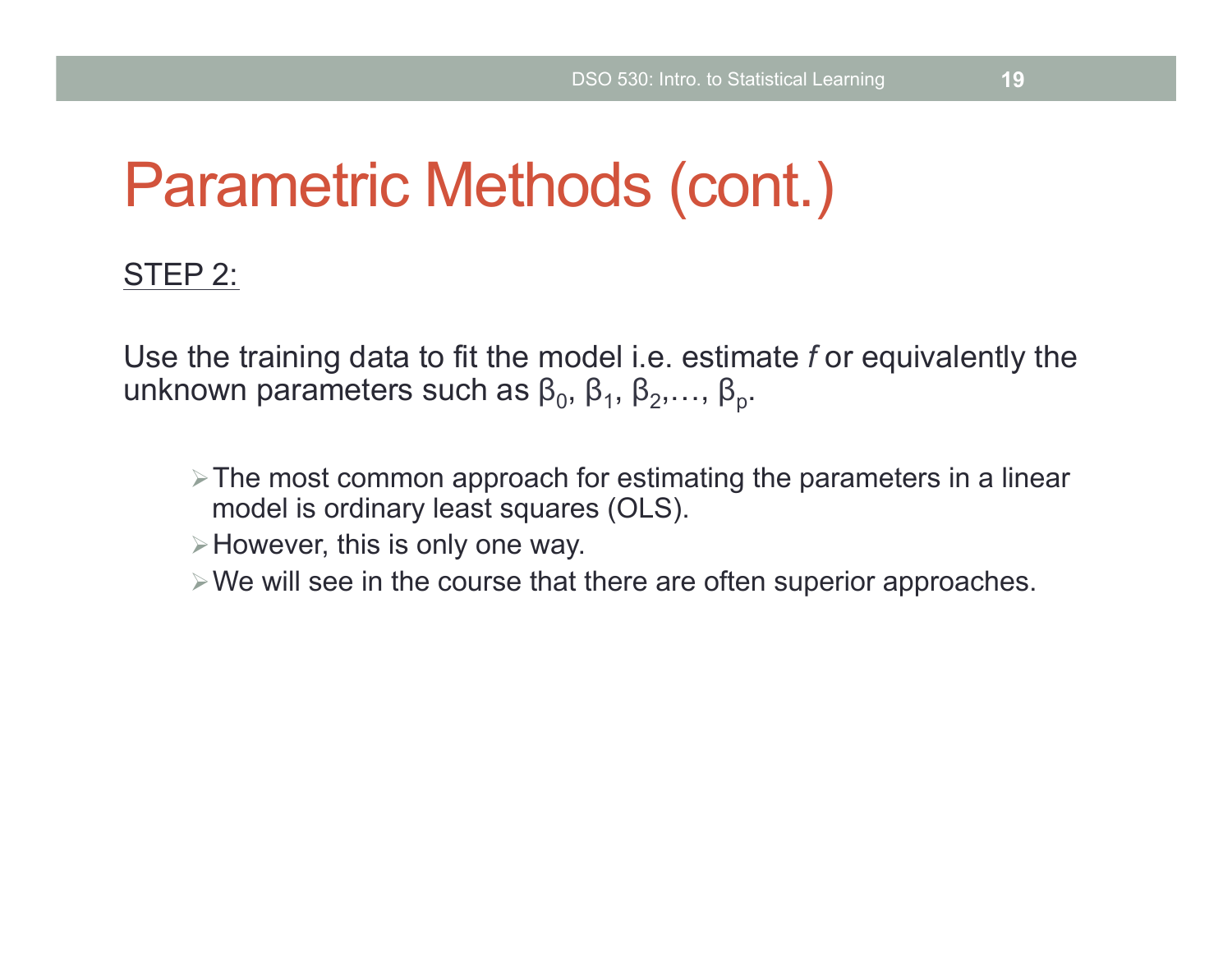### Example: A Linear Regression Estimate

• Even if the standard deviation is low we will still get a bad answer if we use the wrong model.

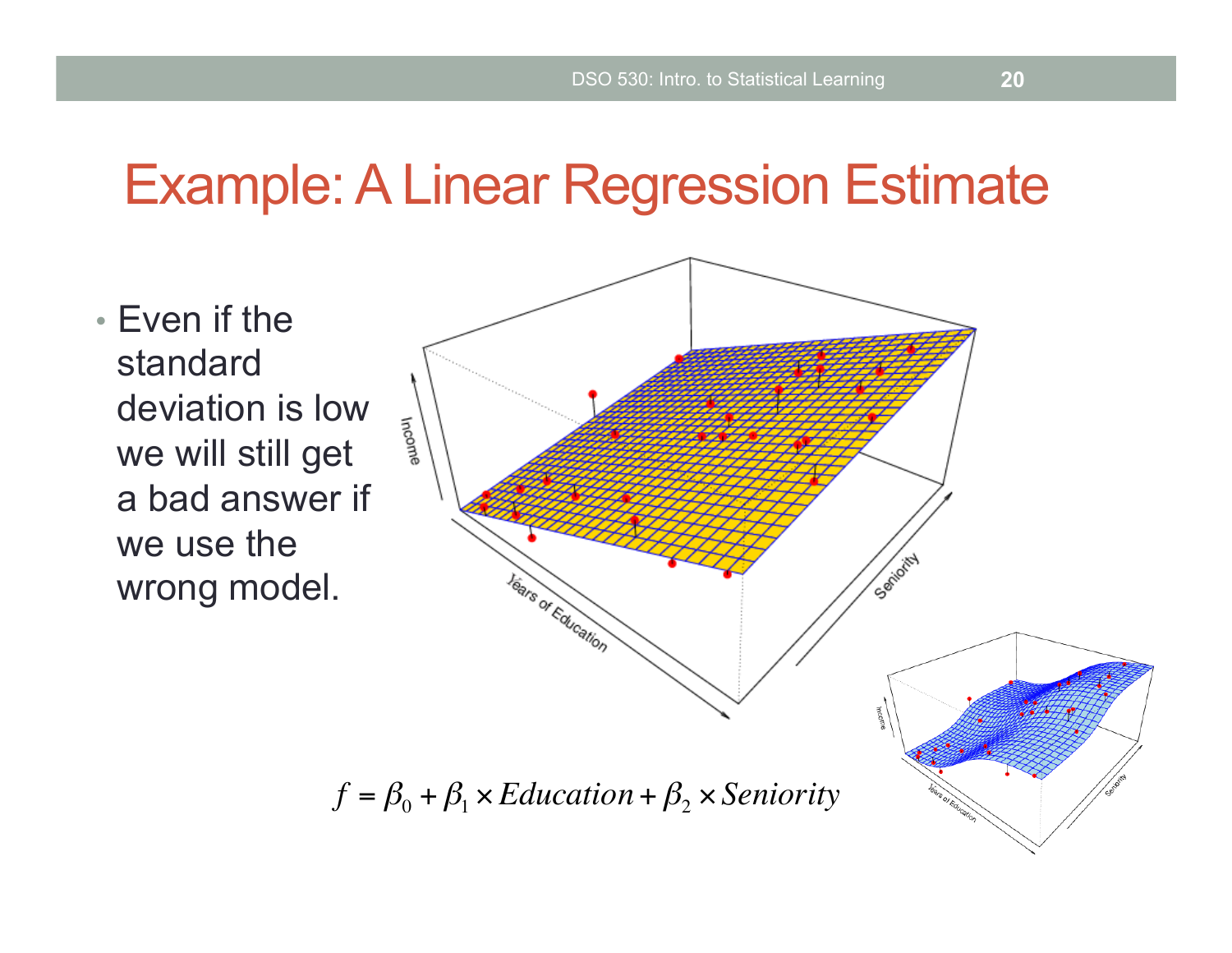## Non-parametric Methods

- $\triangleright$ They do not make explicit assumptions about the functional form of f.
- $\triangleright$  Advantages: They accurately fit a wider range of possible shapes of f.
- $\triangleright$ Disadvantages: A very large number of observations is required to obtain an accurate estimate of f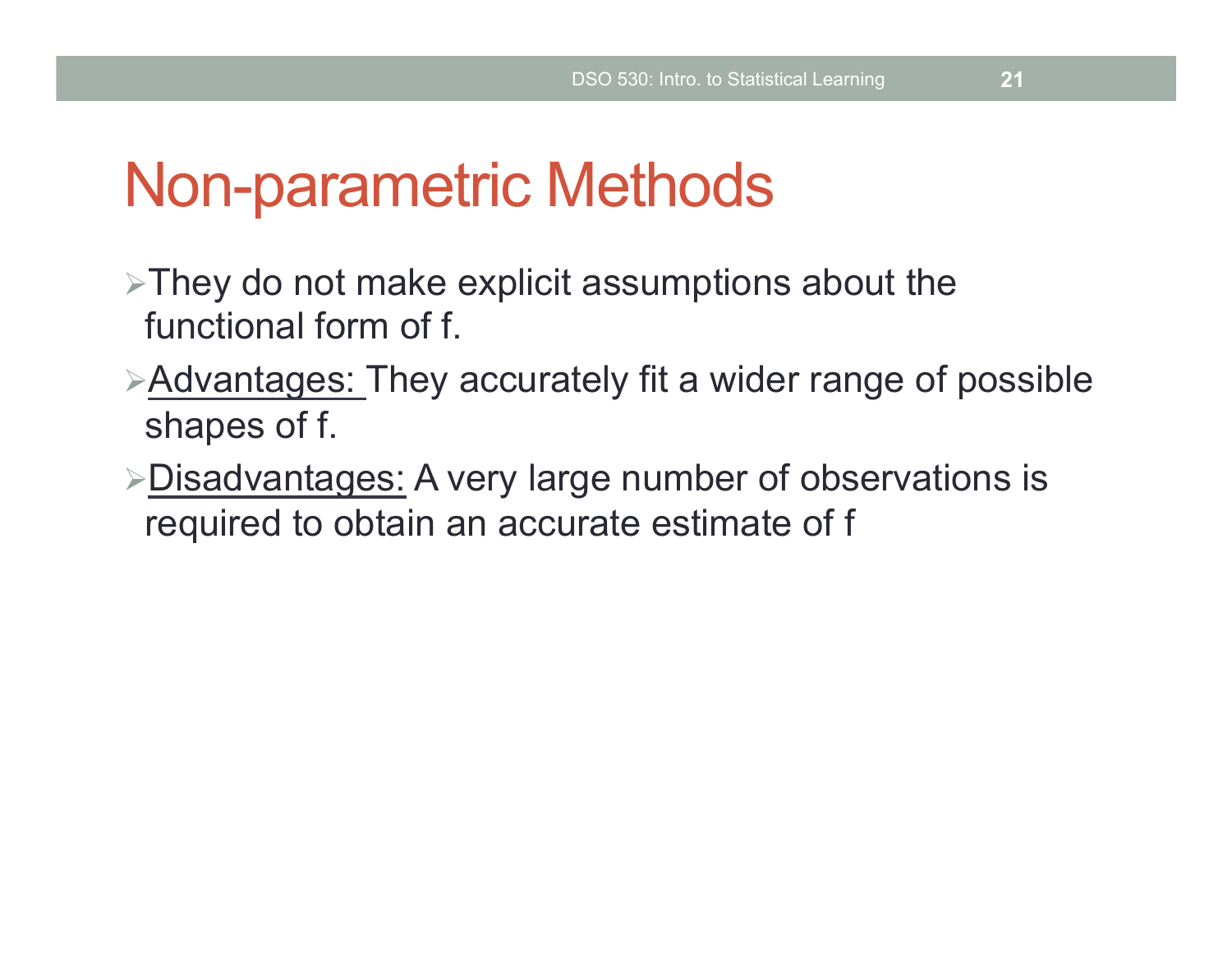### Example: A Thin-Plate Spline Estimate

• Non-linear regression methods are more flexible and can potentially provide more accurate estimates.

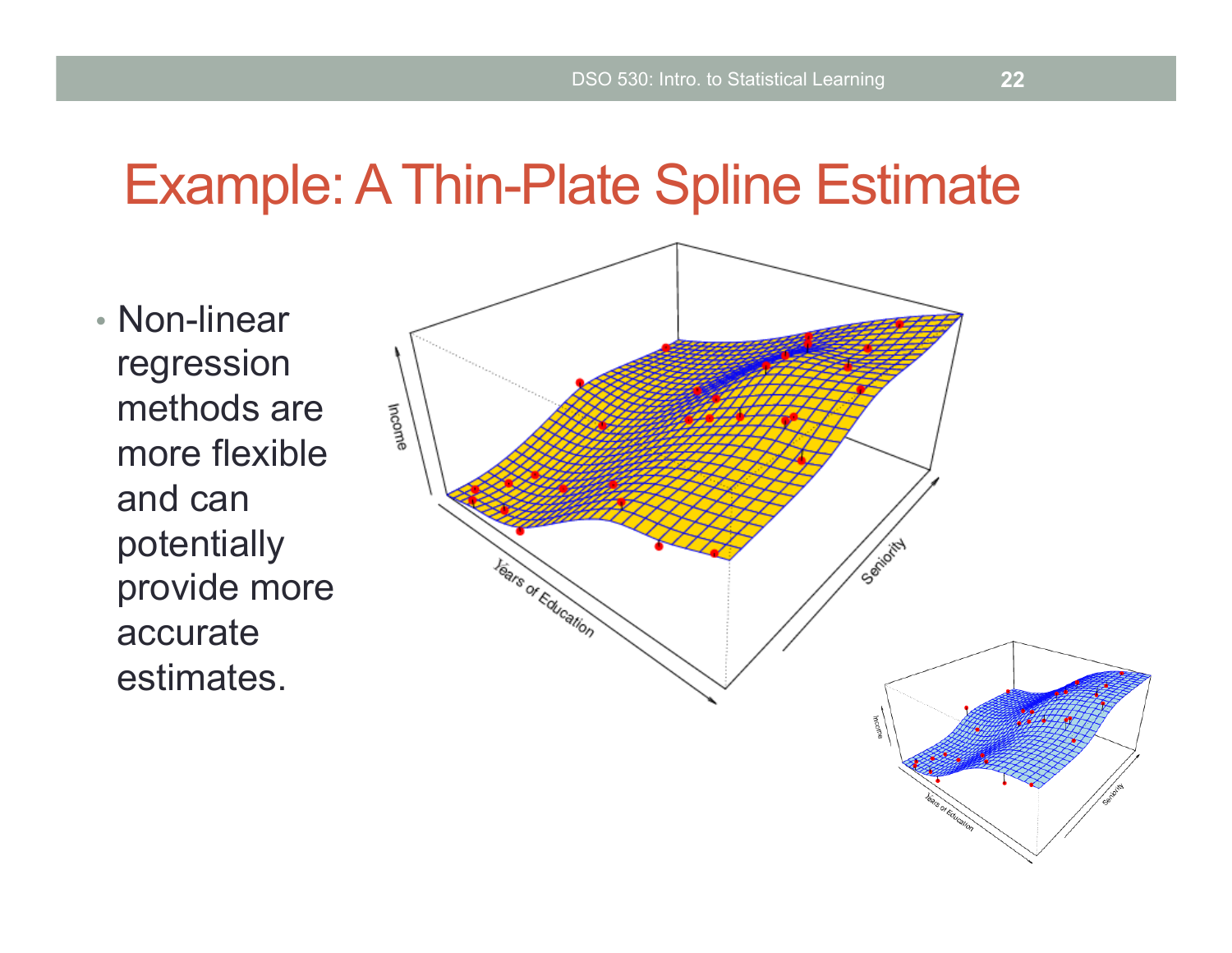- $\triangleright$  Why estimate f?
- $\triangleright$  How do we estimate f?
- $\triangleright$  The trade-off between prediction accuracy and model interpretability
- ØSupervised vs. unsupervised learning
- $\triangleright$  Regression vs. classification problems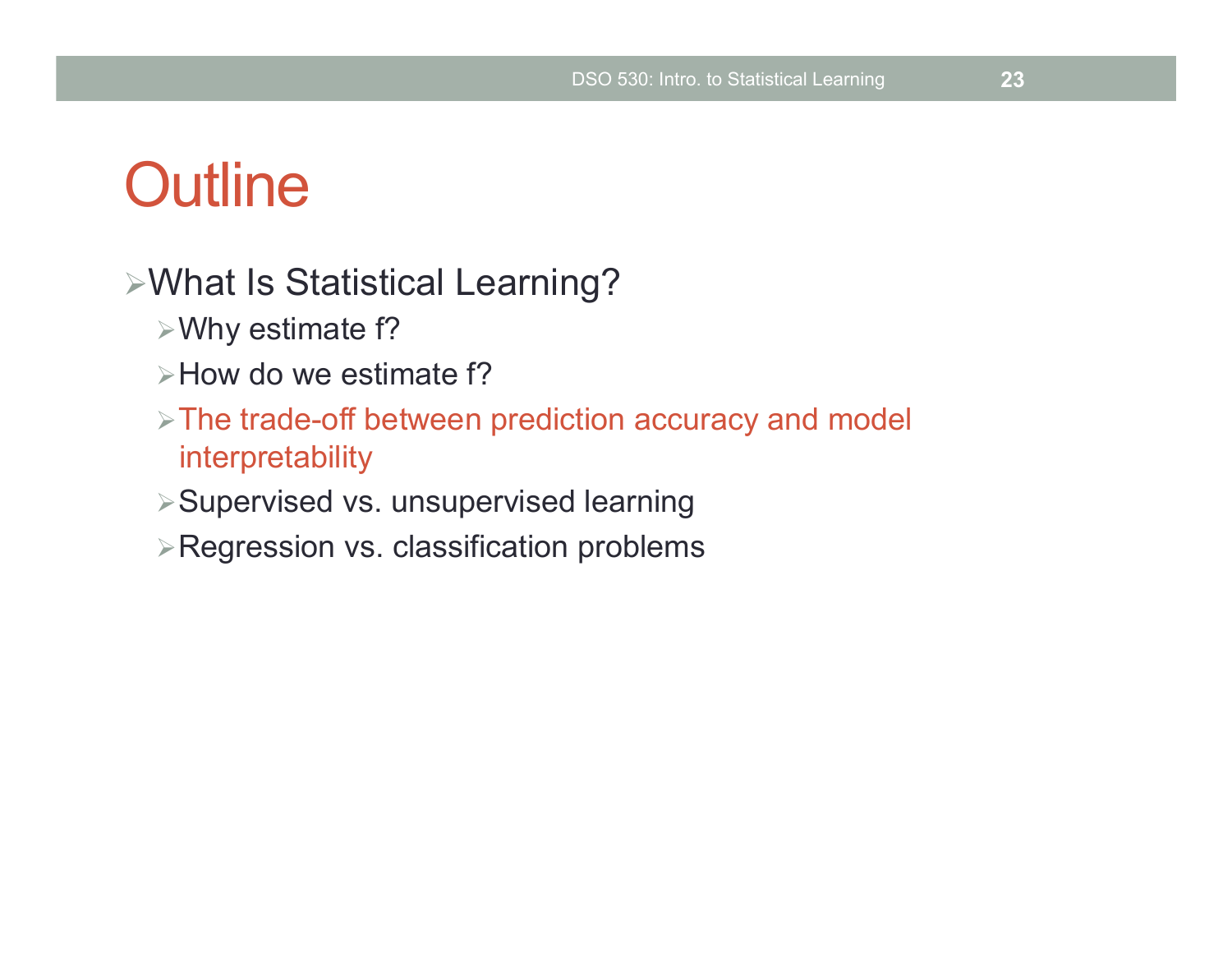# Tradeoff Between Prediction Accuracy and Model Interpretability

- $\triangleright$ Why not just use a more flexible method if it is more realistic?
- $\triangleright$  There are two reasons

### Reason 1:

A simple method such as linear regression produces a model which is much easier to interpret (the Inference part is better). For example, in a linear model,  $\beta$  is the average increase in Y for a one unit increase in  $X_j$  holding all other variables constant.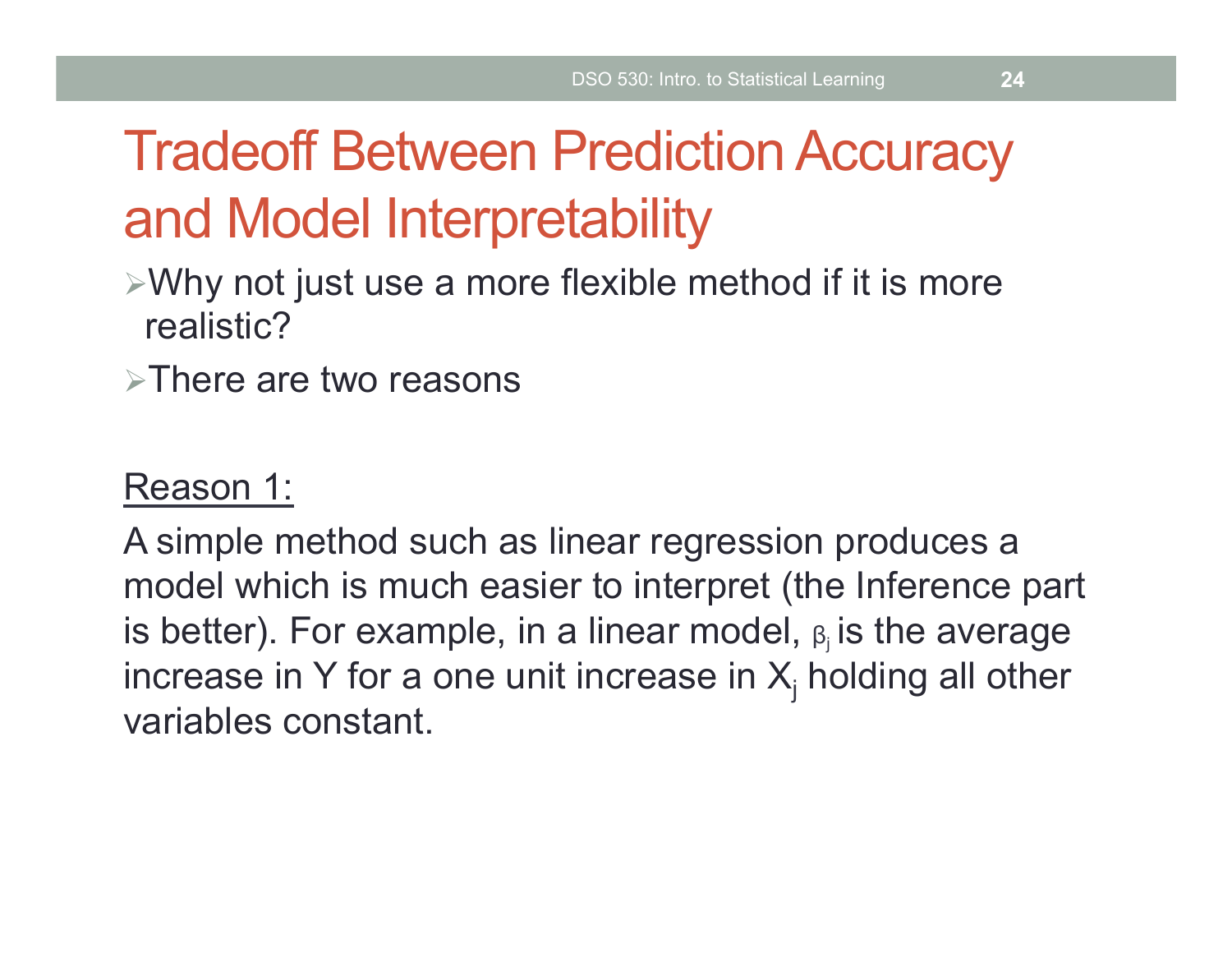### Reason 2:

Even if you are only interested in prediction, so the first reason is not relevant, it is often possible to get more accurate predictions with a simple, instead of a complicated, model. This seems counter intuitive but has to do with the fact that it is harder to fit a more flexible model.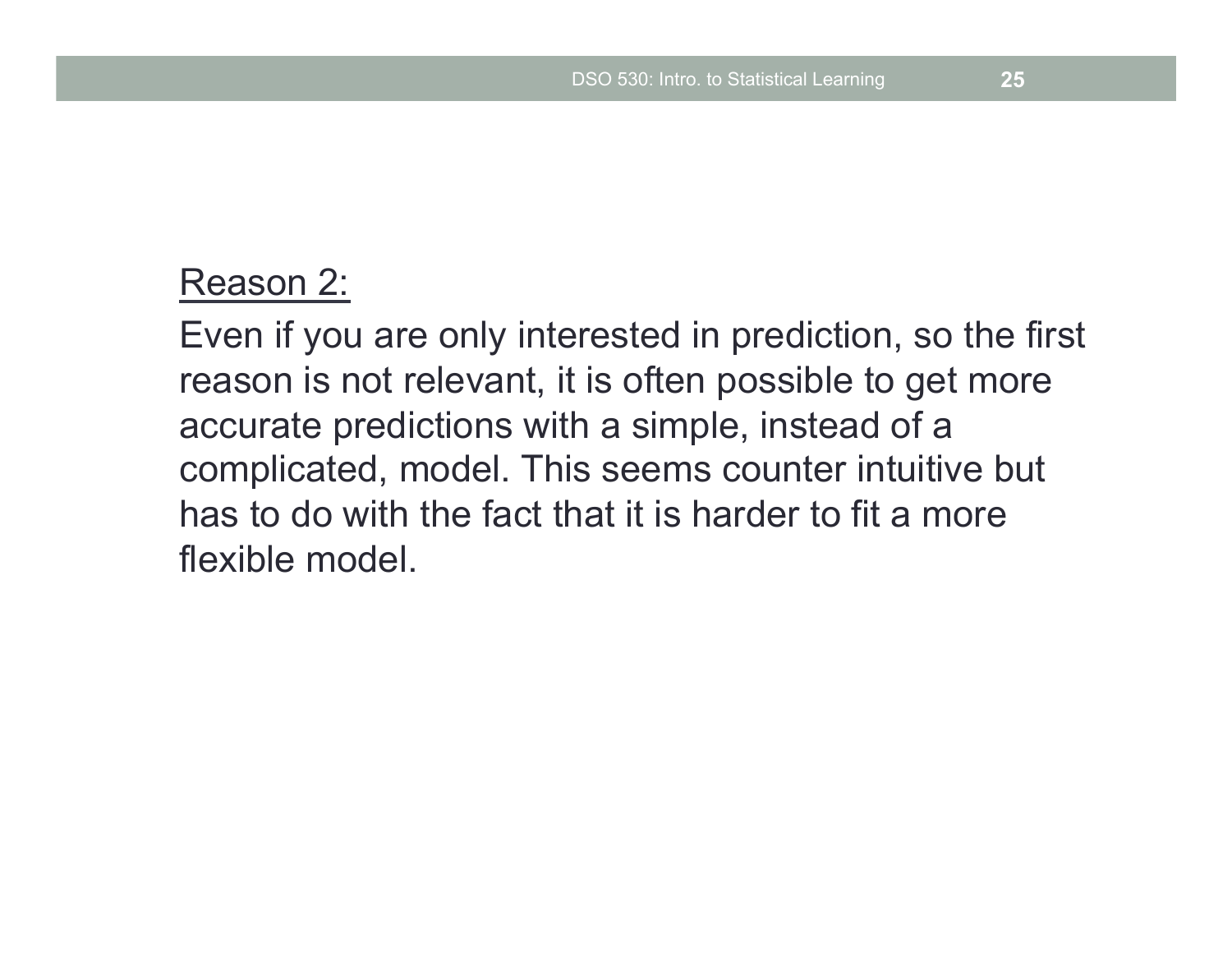- $\triangleright$  Why estimate f?
- $\triangleright$  How do we estimate f?
- $\triangleright$  The trade-off between prediction accuracy and model interpretability
- ØSupervised vs. unsupervised learning
- $\triangleright$  Regression vs. classification problems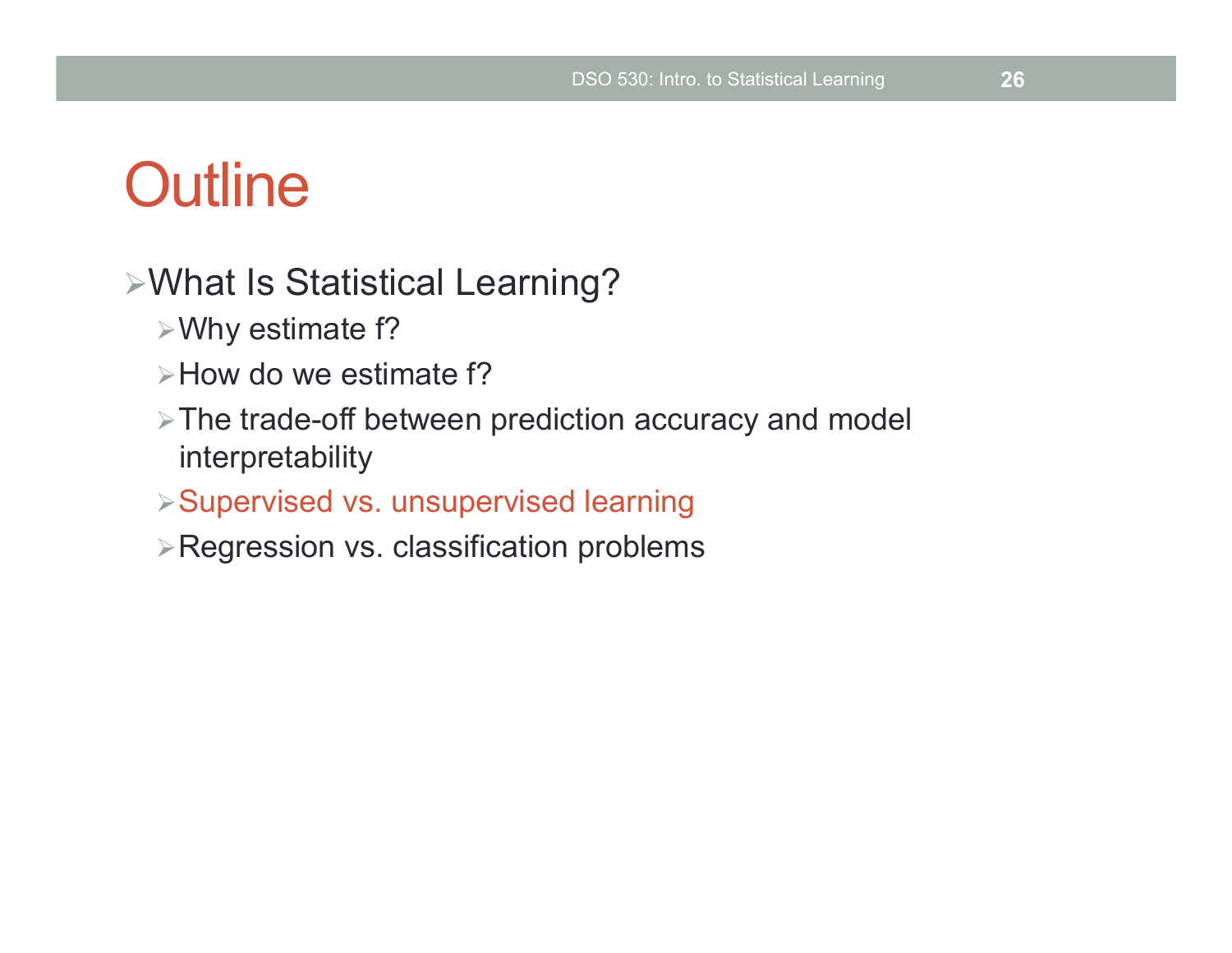## Supervised vs. Unsupervised Learning

- $\triangleright$ We can divide all learning problems into Supervised and Unsupervised situations
- **≻Supervised Learning:** 
	- ▶ Supervised Learning is where both the predictors,  $X_i$ , and the response, Y<sub>i</sub>, are observed.
	- $\triangleright$  This is the situation you deal with in Linear Regression classes (e.g. GSBA 524).
	- $\triangleright$  Most of this course will also deal with supervised learning.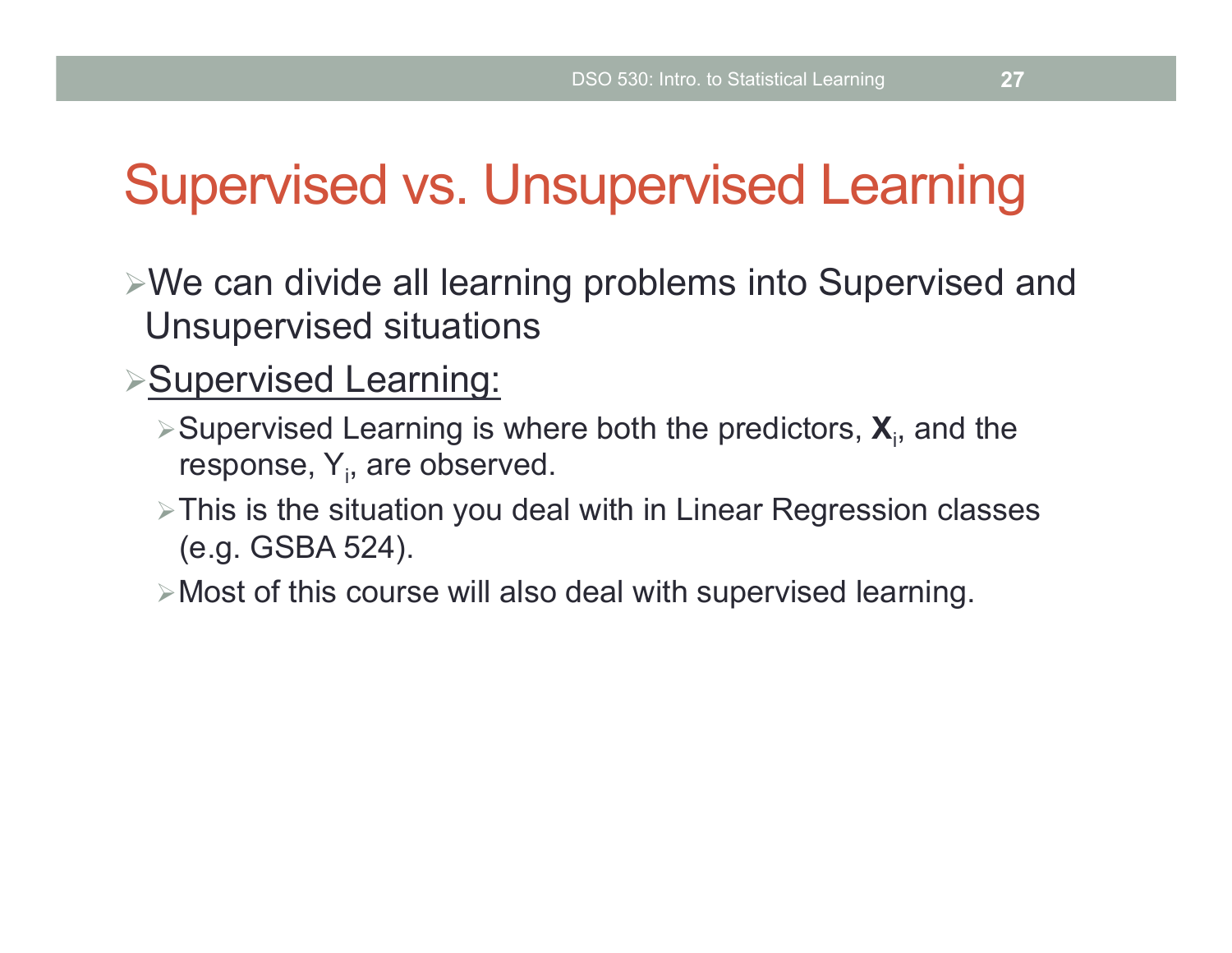### **EUnsupervised Learning:**

- $\triangleright$ In this situation only the  $X_i$ 's are observed.
- >We need to use the  $X_i$ 's to guess what Y would have been and build a model from there.
- $\triangleright$  A common example is market segmentation where we try to divide potential customers into groups based on their characteristics.
- $\triangleright$  A common approach is clustering.
- $\triangleright$  We will consider unsupervised learning at the end of this course.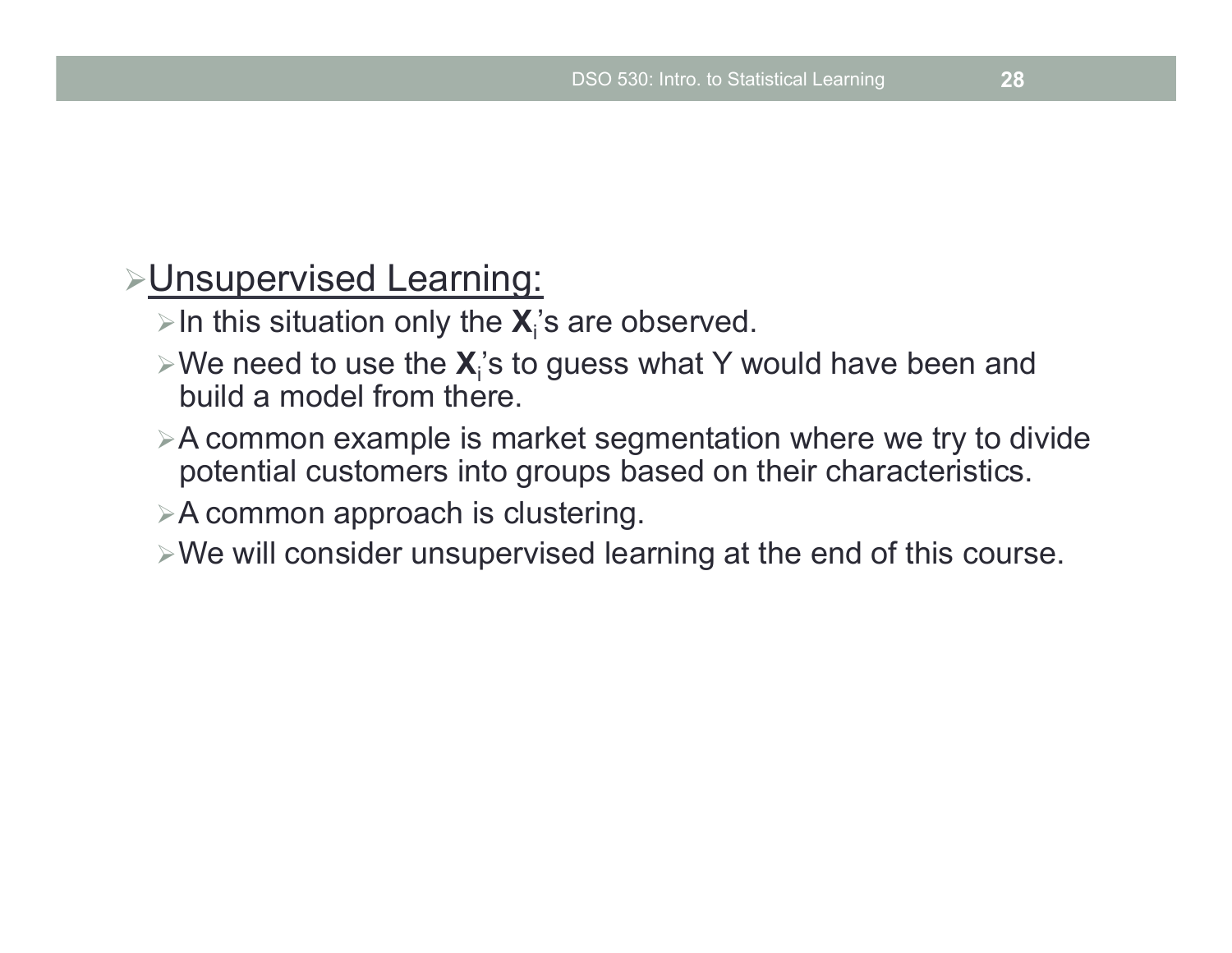# A Simple Clustering Example

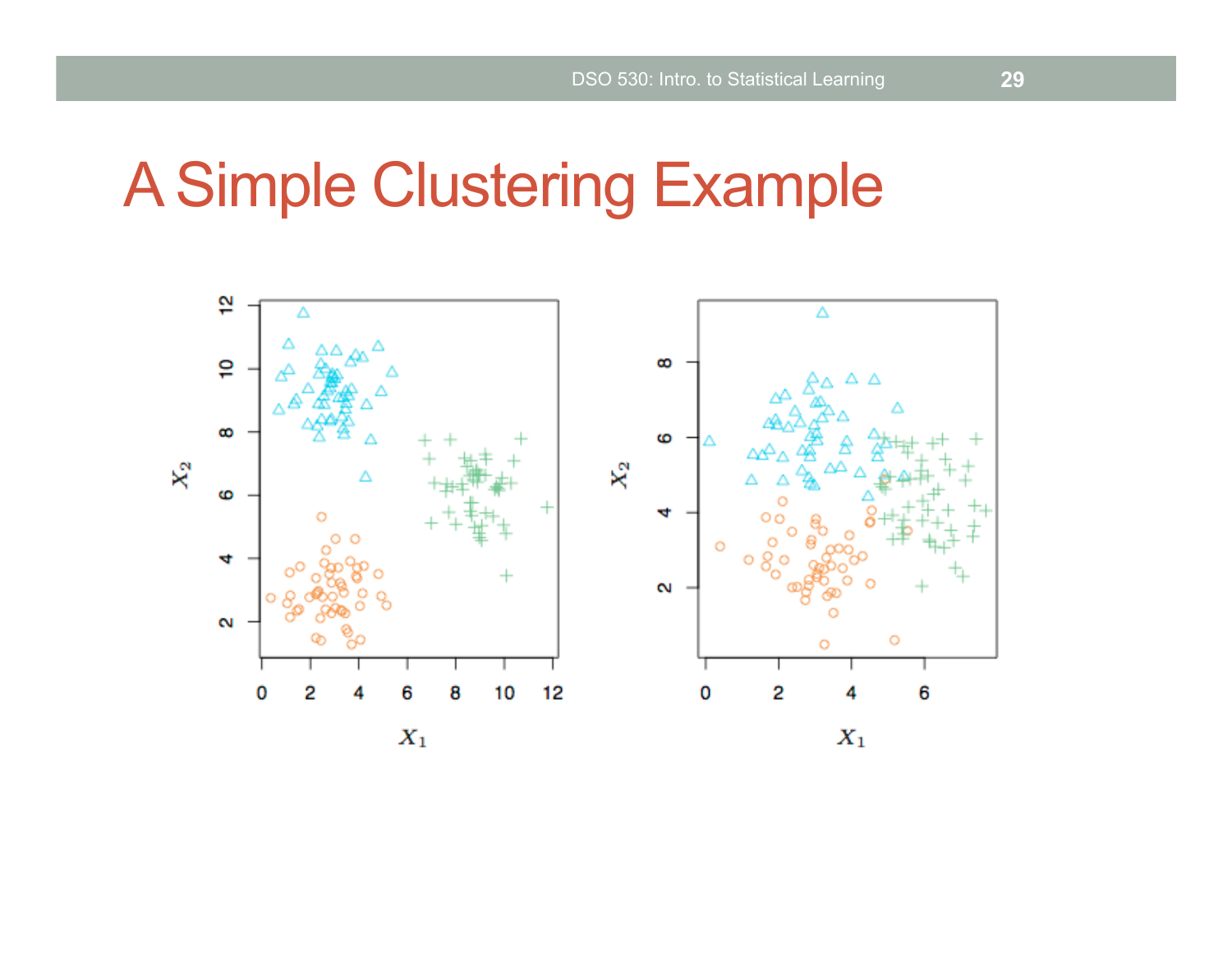- $\triangleright$  Why estimate f?
- $\triangleright$  How do we estimate f?
- $\triangleright$  The trade-off between prediction accuracy and model interpretability
- ØSupervised vs. unsupervised learning
- $\triangleright$  Regression vs. classification problems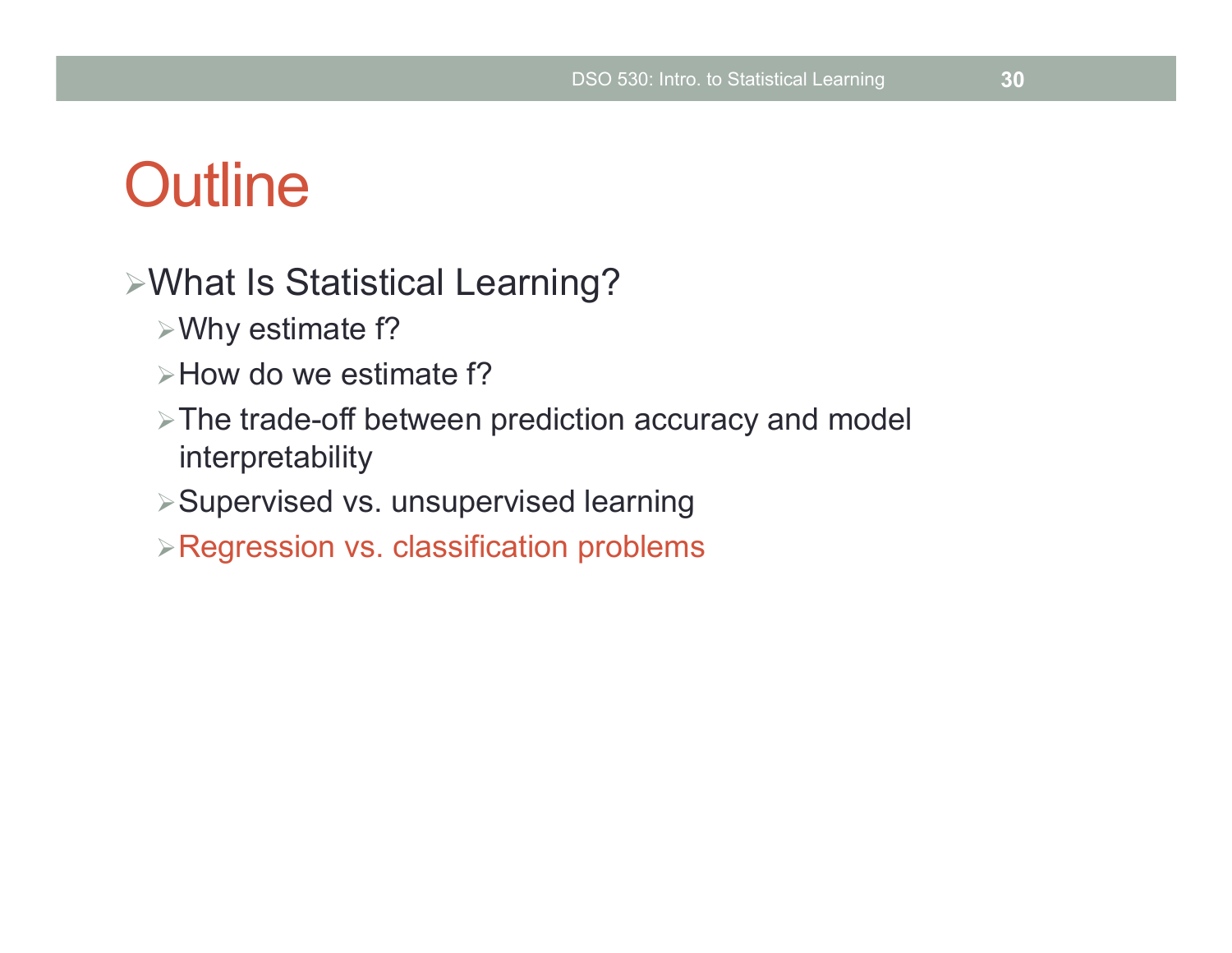# Regression vs. Classification

- $\triangleright$  Supervised learning problems can be further divided into regression and classification problems.
- $\triangleright$  Regression covers situations where Y is continuous/ numerical. e.g.
	- $\triangleright$  Predicting the value of the Dow in 6 months.
	- $\triangleright$  Predicting the value of a given house based on various inputs.
- $\triangleright$  Classification covers situations where Y is categorical e.g.
	- $\triangleright$  Will the Dow be up (U) or down (D) in 6 months?
	- $\triangleright$  Is this email a SPAM or not?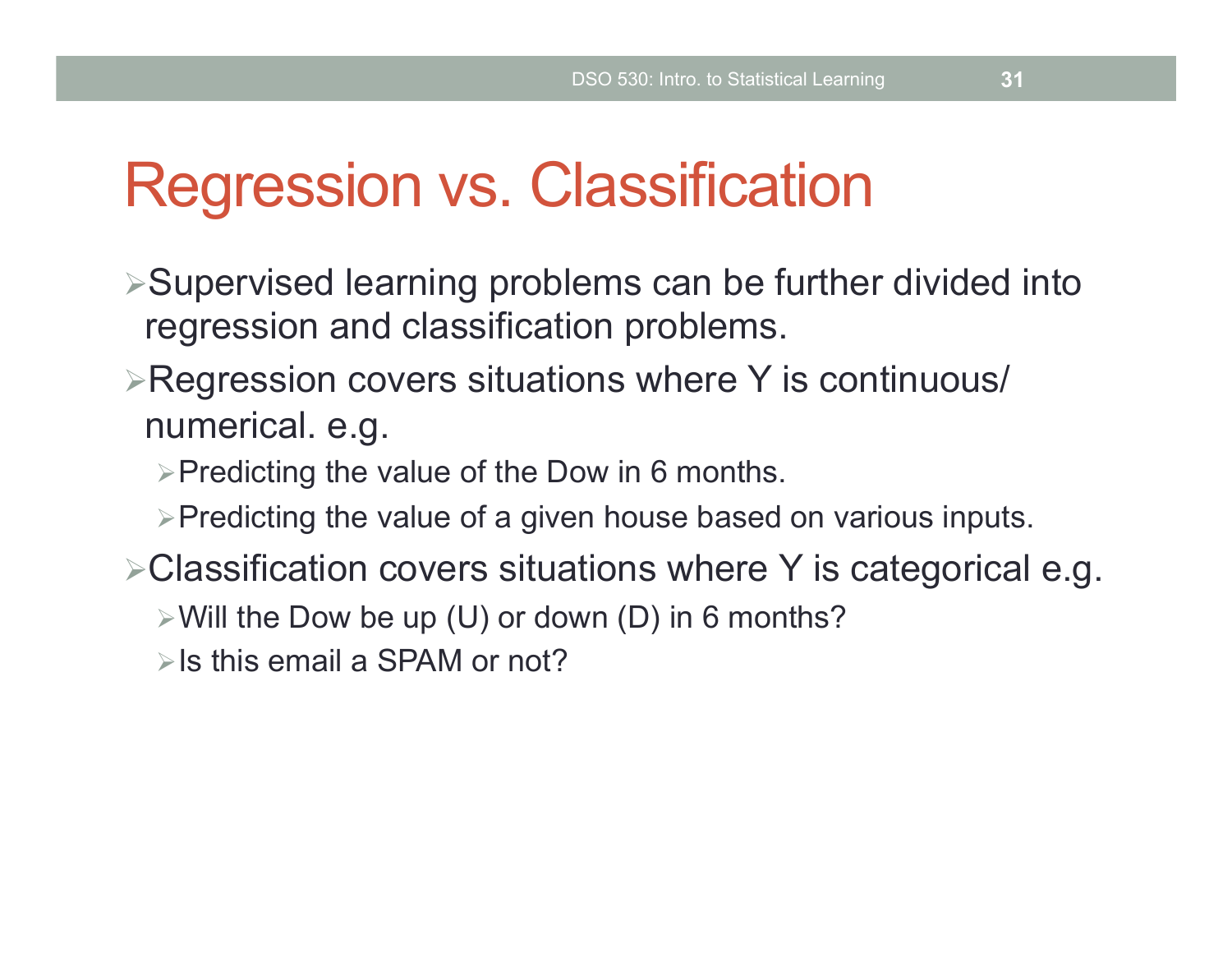# Different Approaches

- $\triangleright$ We will deal with both types of problems in this course.
- $\triangleright$  Some methods work well on both types of problem e.g. Decision Trees
- ØOther methods work best on Regression, e.g. Linear Regression, or on Classification, e.g. k-Nearest Neighbors.